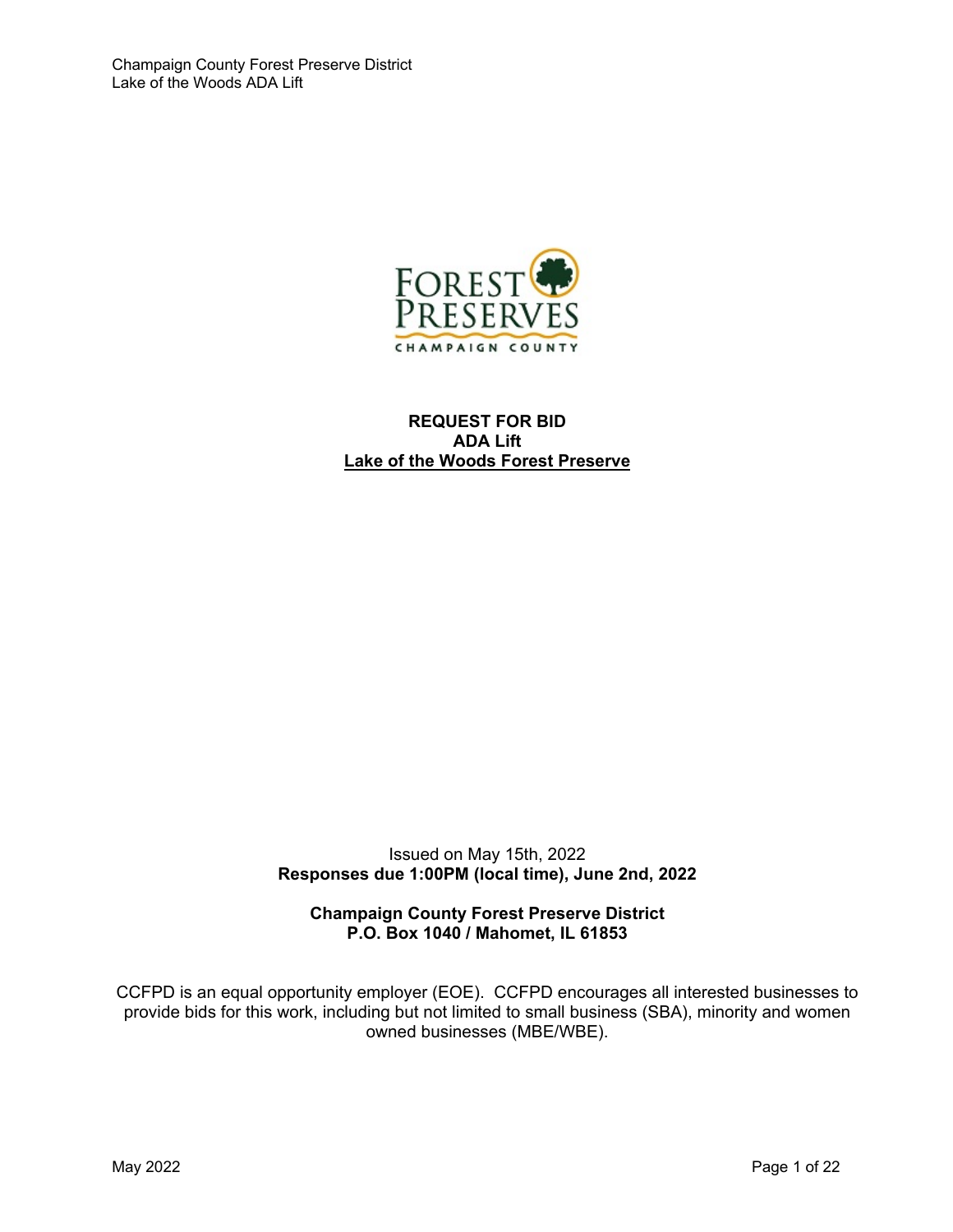#### **PROJECT SUMMARY**

Notice is hereby given that Proposals will be received by the Board of Commissioners, Champaign County Forest Preserve District, at the Headquarters building at Lake of the Woods Forest Preserve, P.O. Box 1040, 109 South Lake of the Woods Road, Mahomet, IL, 61853, until **1:00 PM (local time), June 2nd, 2022**, for the **Lake of the Woods ADA Lift** described below:

Furnish all labor and materials to install ADA Lift at Lake of the Woods Forest Preserve.

Proposals must be addressed to the Board of Commissioners, Champaign County Forest Preserve District, P.O. Box 1040, Mahomet, IL 61853. Proposals must be enclosed in a sealed envelope with the bidder's name and **Lake of the Woods ADA Lift** clearly marked on the outside of the envelope. Hand delivered proposals may be brought to the employee entrance.

The successful bidder will be required to furnish a Certificate of Insurance naming the Champaign County Forest Preserve District as Co-Insured. The successful bidder will be required to furnish and pay for a Contract Bond in the amount of 100% of the Contract amount. Owner has determined that the project will not be subject to State of Illinois sales tax. Bidders shall not include said sales tax amounts in their bids. CCFPD's tax exempt number: E 9998-5144-07

Contractors will be required to comply with all federal, state and municipal laws and regulations, including those related to discrimination, prevailing wage, safety, drug-free workplace, bid rigging, human rights, preferential employment of Illinois labor and equal opportunity employment. Minority and female-owned businesses are encouraged to submit proposals.

**Prevailing Wage:** Champaign County **prevailing wage rates shall be paid**. Current rates: https://www2.illinois.gov/idol/Laws-Rules/CONMED/Pages/2018-Rates.aspx

Complete sets of contract documents may be obtained after May 15th, 2022 from the District Headquarters Office, 109 S. Lake of the Woods Rd., Mahomet, IL 61853 (217-586-3360) or, from http://www.ccfpd.org/about/bids-rfps. Printed packets will be made available by request from the District Headquarters Office, 109 S. Lake of the Woods Rd., Mahomet, IL 61853. Please call (217- 586-3360) or email bmoen@ccfpd.org to request a packet.

There will be an optional, on site, **pre-bid meeting for this project on May 19th, 2022 at 10:00am**. Please meet on-site at the Headquarters building, 109 S Lake of the Woods Road, Mahomet, IL.

The Board of Commissioners of the Champaign County Forest Preserve District reserves the right to reject any, part of any, or all proposals, to waive any informality or irregularity in the proposals or the proposal process, to accept any proposals which it deems most favorable, and to continue letting from time to time as deemed necessary.

#### **Contact Persons:**

- For all project specification and construction questions: **Bridgette Moen, Planning and Projects Coordinator / 217.586.3360 / bmoen@ccfpd.org**
- For all contract and payment questions: **John Baker, Director of Business, Finance, HR / 217.586.3360 / jbaker@ccfpd.org**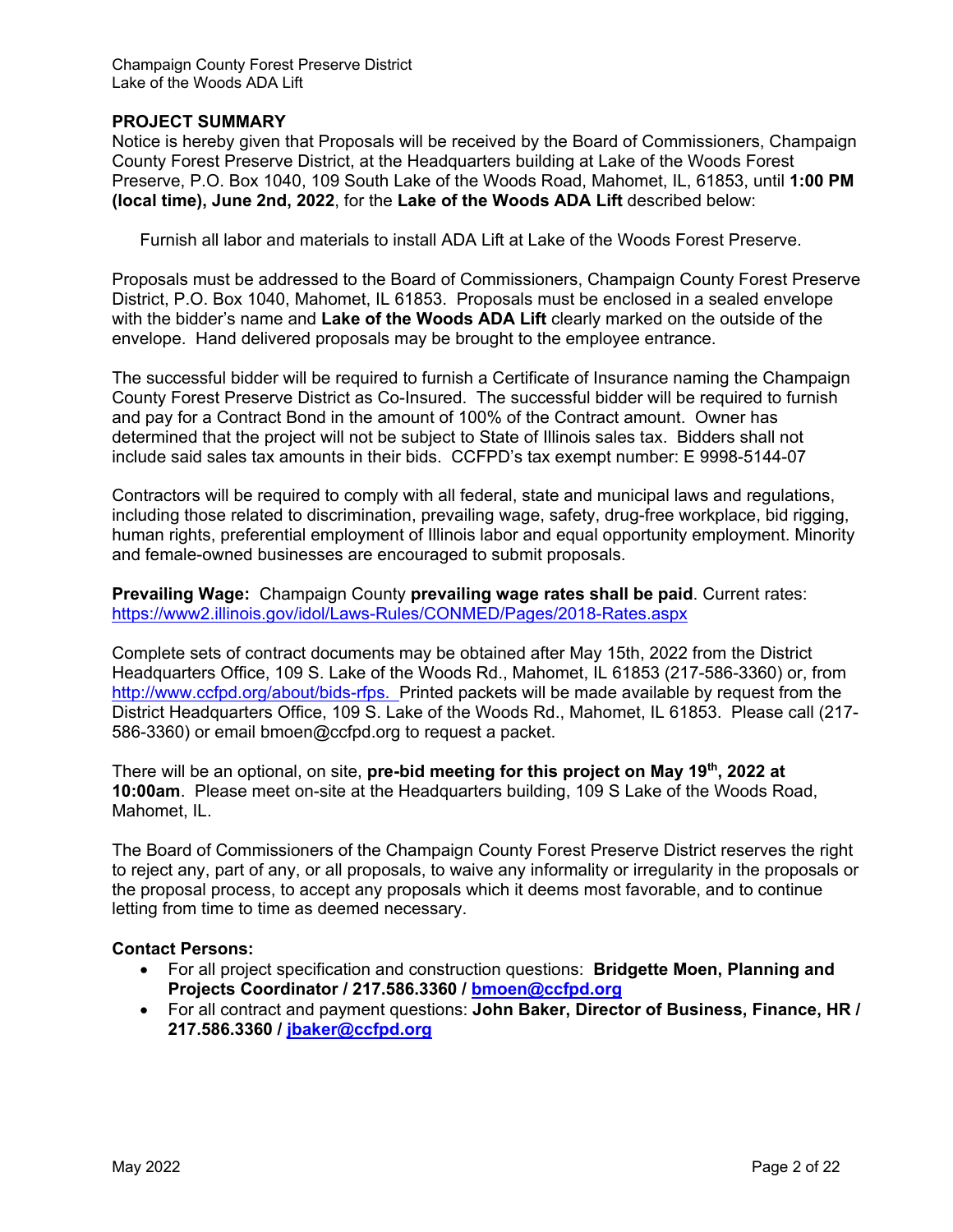**Required Insurance:** The Contractor, prior to execution of the Contract, shall file with the Owner a copy of a completed Certificate of Insurance satisfactory to the Owner, to afford protection against all claims for Worker's Compensation, damages to public or private property, injuries to persons arising out of and during the progress of the Work to its completion, and other insurance as follows. The policy of insurance shall include the Owner as an additional insured or provide separate coverage with an Owner's Protective Policy. The minimum amounts of insurance shall be as follows:

- Commercial General and Umbrella Liability Insurance not less than \$1,000,000.<sup>00</sup>
- Continuing Completed Operations Liability Insurance not less than \$1,000,000.00
- Business Auto and Umbrella Liability Insurance not less than \$1,000,000.00
- Worker's Compensation Insurance  $\blacksquare$  not less than \$1,000,000.00

Board of Commissioners Champaign County Forest Preserve District Andrew Kerins, Secretary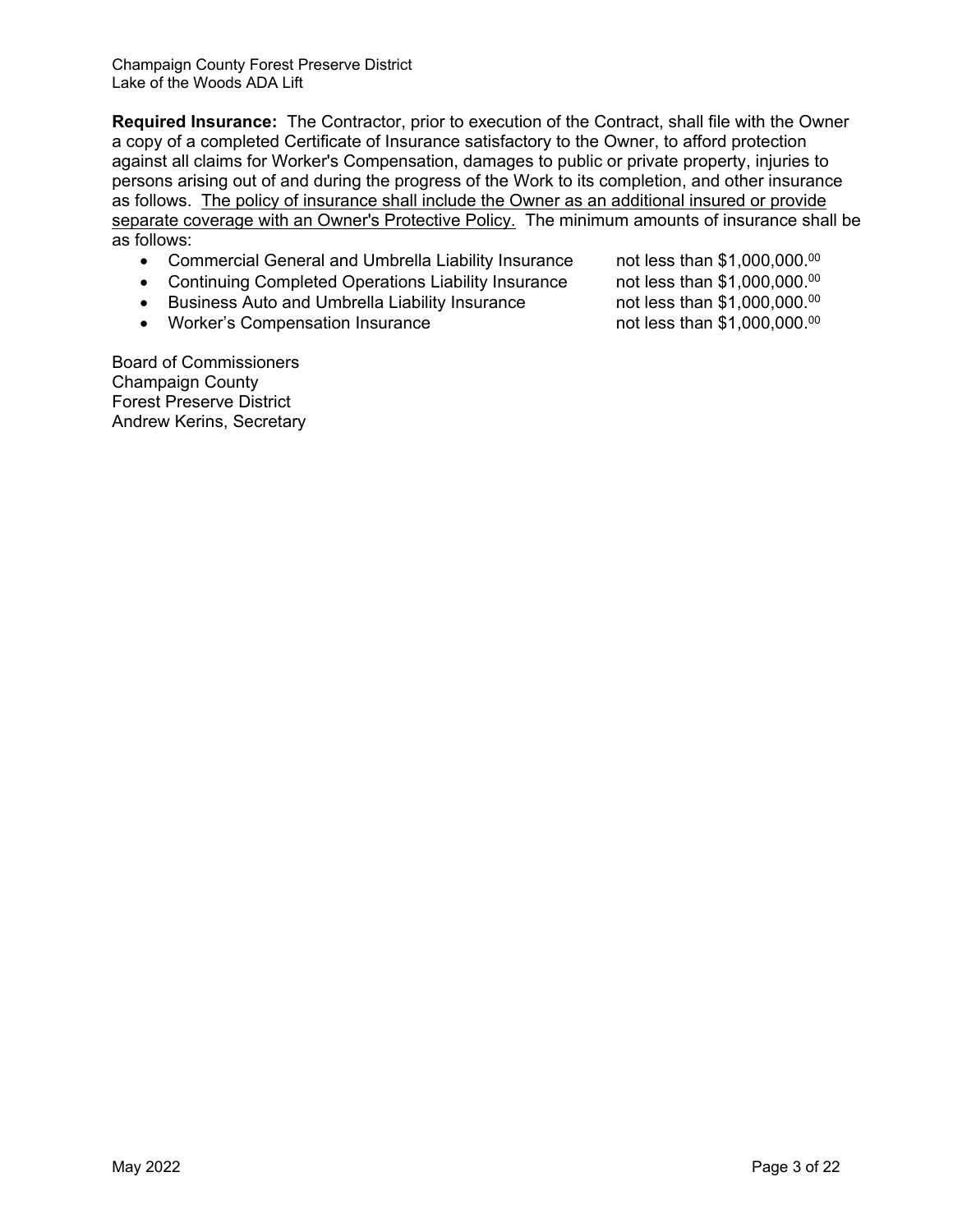#### **INSTRUCTIONS TO BIDDERS**

- I. Competency of Bidders
	- A. Eligibility: All Bidders must be experienced and licensed in the type of work included in this contract. Before Contract is awarded, the Bidder may be required to furnish an outline of his/her plans for conducting the Work.
	- B. Revocation: The Champaign County Forest Preserve District (hereinafter referred to as the Owner) reserves the right to reject any proposal, or if awarded, revoke any contract if the evidence submitted by, or investigation of such Bidder fails to satisfy Owner that such Bidder is properly qualified to do the Work as set forth in the Contract Documents.
- II. Bidding Requirements
	- A. Contract Documents
		- 1. Contract Documents may be obtained in accordance with the Request for Proposals.
		- 2. Contract Documents are in a Project Manual containing the following:
			- a. Project Summary
			- b. Instructions to Bidders
			- c. Bid Proposal Form
			- d. General Conditions
			- e. Draft Contract
			- f. Draft Wavier of Lien and Affidavit
			- g. Draft Contract Bond
			- h. Draft Change Order Form
			- i. Specifications
		- 3. Examination of Contract Documents: Bidders shall carefully examine the Contract Documents to ensure awareness of legal obligations. Each Bidder shall promptly report any errors or inconsistencies to the Owner prior to bid submission. Each Bidder, by submitting their bid, represents that they have so examined the Contract Documents, that they understand the provisions of the Contract Documents. Bidders will not be given extra payment or contract time for conditions which could have been determined by such examinations.
		- 4. Addenda: All changes in or interpretations of the bidding documents prior to the bid opening will be made by written addenda issued by the Owner to each recipient of the Contract Documents recorded by the Owner. Questions received less than two (2) days prior to the date for opening of bids may not be answered. Only questions answered by formal written addenda will be binding. Receipt of each addendum shall be acknowledged in the bid.
	- B. Bid Preparation
		- 1. Bids shall be submitted on the Bid Form provided with these Contract Documents. The Bidder shall not make changes in the Bid Form provided with these Contract Documents. The Bidder shall fill in all relevant blank spaces including alternate bids and unit prices legibly, with ink or typewriter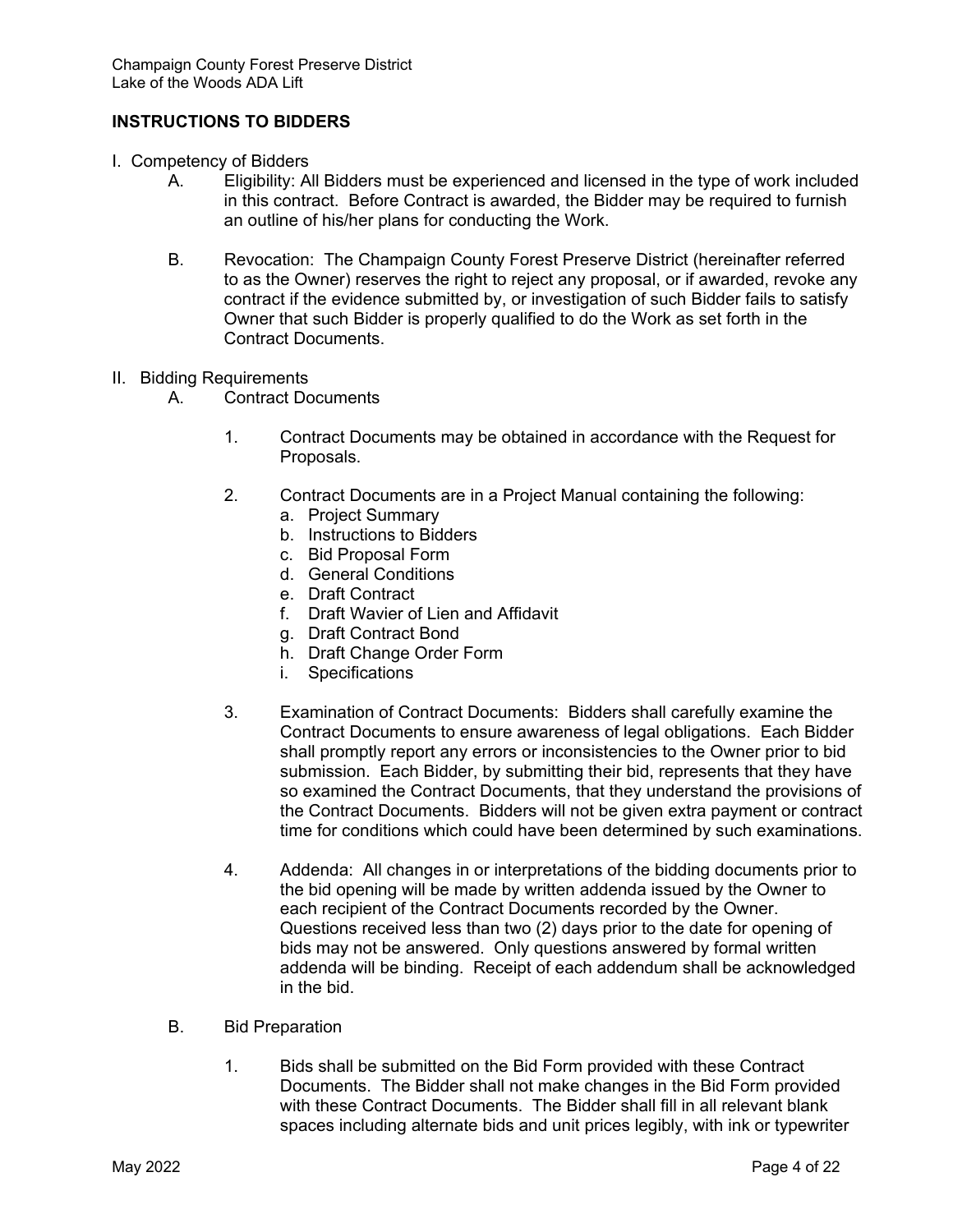and not in pencil. When any base bid, alternate bid or unit price is omitted, the Owner may reject the entire bid. Bids containing conditional or qualified statements will not be accepted. When a Bidder submits a Bid Form containing erasures or other changes, each erasure or change shall be initialed by an authorized person. Original signatures on Bid Form are required. Facsimiles or photocopied signatures are unacceptable.

- 2. Signing Bid Submittal Documents: All Bid Documents shall be signed by a person authorized to bind the business entity to a contract. The legal name of the business entity (sole proprietorship, corporation, partnership, joint venture, etc.) shall be stated. The name and title of the individual signing the documents shall be typed or printed below their signature.
- C. Bid Submission

Shall be as described in the Request for Proposals. Bids must be received by **1:00 PM (local time), June 2nd, 2022**, at the CCFPD Headquarters Building, PO Box 1040 (USPS), 109 S. Lake of the Woods Rd. (hand delivery or delivery service), Mahomet, Illinois. The maximum sheet size for bid submissions is 8<sup>1/2</sup> x 11<sup>"</sup>. Please acount for any delay with mailed bids.

- III. Contract Award Procedures
	- A. Right to Accept or Reject Bids:
		- 1. Improper Form: Bids may be rejected as improper if they show omissions, alterations, erasure, additions not called for, or irregularities of any kind. The Owner reserves the right to waive technicalities, reject any or all proposals, re-advertise for proposals or perform the Work if, in the judgement of the Owner, the interest of the Owner will be enhanced thereby. A conditional or qualified bid will not be accepted. All bids and accompanying data must be submitted in conformity with, be based upon and be subject to all the requirements of the Contract Documents.
	- B. Award of Contract:
		- 1. Notification to Successful Bidder: The successful Bidder will be notified by the Owner by mail, as soon after the opening of the bid proposals as practicable, but within forty five (45) calendar days of the date of opening of bids.
		- 2. Bids will be read aloud by District staff on **1:00 PM (local time), June 2nd, 2022** at the CCFPD Headquarters Building, 109 S. Lake of the Woods Rd., Mahomet, Illinois
		- 3. An approved Contract executed by the Owner is required before the Owner is bound. An award may be cancelled at any time by the Owner prior to execution if, in the judgement of the Owner, the best interests of the Owner will be promoted thereby.
		- 4. If a contract is not awarded within forty five (45) days after the opening of the bids, bidders may file a written request with the Owner for withdrawal of their bid, and the Owner will permit such withdrawal.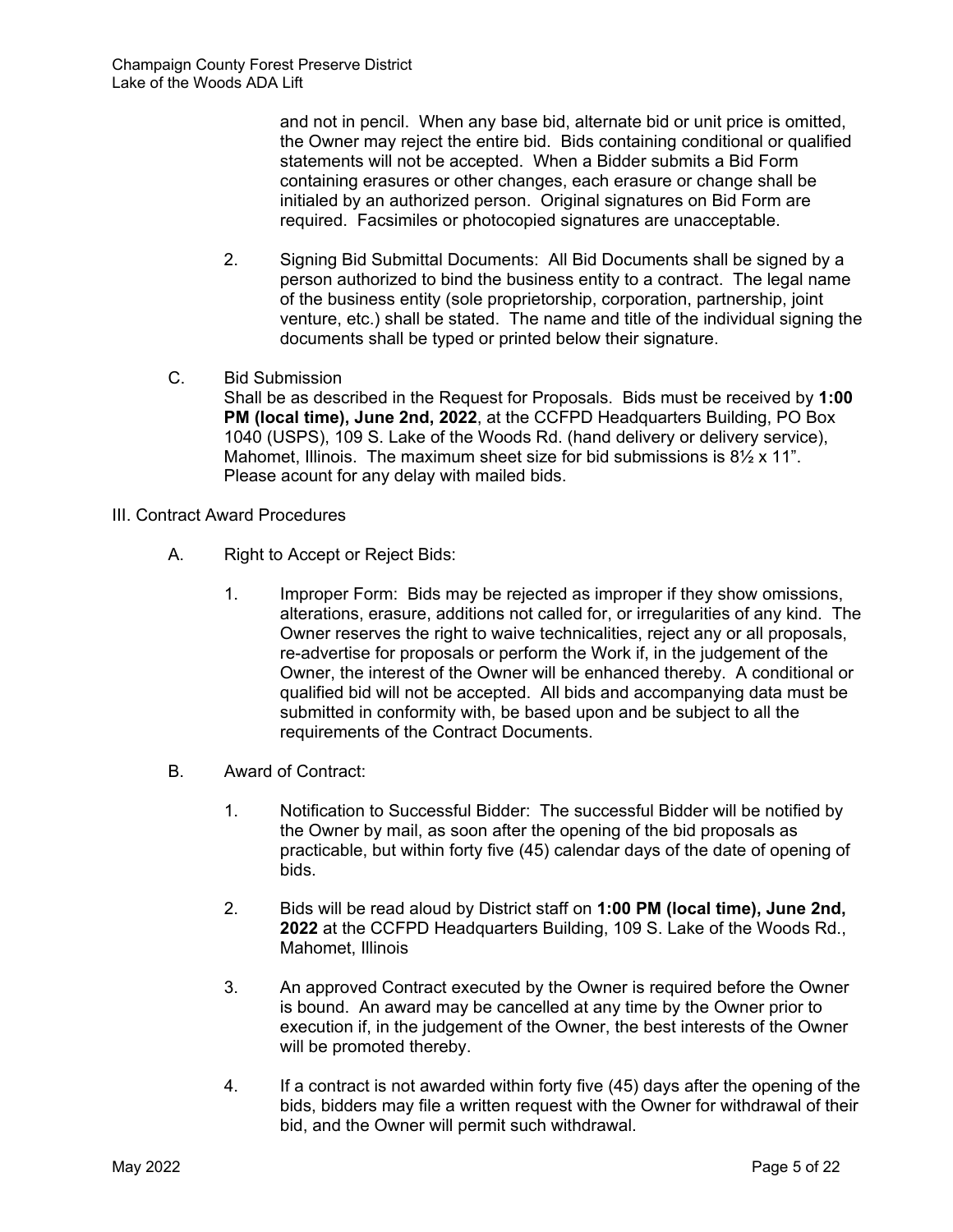- C. Insurance: The Contractor, prior to execution of the Contract, shall file with the Owner a copy of a completed Certificate of Insurance satisfactory to the Owner, to afford protection against all claims for Worker's Compensation, damages to public or private property, injuries to persons arising out of and during the progress of the Work to its completion, and other insurance as set forth in the Contract Documents. The policy of insurance shall include the Owner as an additional insured or provide separate coverage with an Owner's Protective Policy. The minimum amounts of insurance shall be as set forth in the General Conditions.
- D. Contract time: The Contract deadline for completion is **November 30, 2022.**
- E. Execution of Contract: The successful Bidder will be required to execute the Contract, obtain adequate insurance coverage, and obtain the Contract Bond within fifteen (15) calendar days from the date of receipt of notification of award. Bid Bond will be returned to successful Bidder with delivery of executed contract.
- F. Payment: Payments will be made in the form of a check issued by the Owner. Applications for payment must be submitted on the form included in the contract documents. Each application for payment must reflect a retainage of 10%. Each application for payment must be accompanied by certified payroll forms and lien waivers pertaining to the work that has been completed.
- G. Change Orders: All change orders must be approved by Owner prior to start of work. Contractor is liable for cost of work completed without Owner's consent.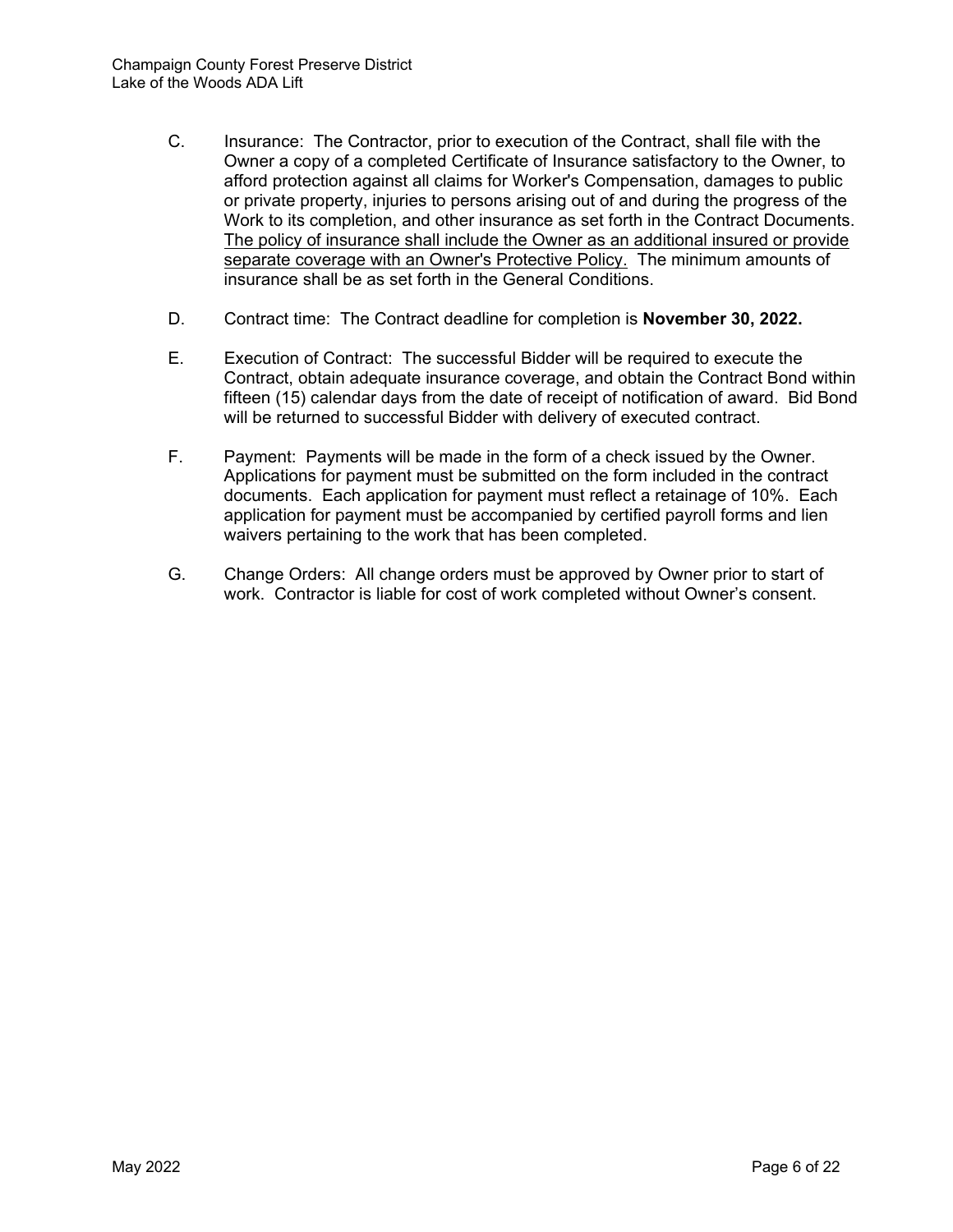#### **BID FORM**

The Undersigned:

- 1. Has examined all Bidding Documents. The Bidder shall be responsible for performing all Work required by all parts of the Bidding Documents. This Work shall include all labor, materials and equipment necessary to perform each and every act and thing necessary, for the proper execution and completion of said Work, as shown and specified in the Contract Documents. It shall also include all Work not specifically included in the Contract Documents which is properly inferable and necessary for the completion of this Work.
- 2. The undersigned further declares that they have carefully examined the Instructions to Bidders, Bid Form, Contract, General Conditions, Plans, Specifications, Addenda and any other portion of the Contract Documents. Bidder declares that they have familiarized themselves with all of the local conditions affecting the Contract, and understands that in submitting this Bid, the Bidder waives all right to plead any misunderstanding regarding the same.
- 3. Agrees:
	- A. To hold this bid open until 45 calendar days after bid opening date.
	- B. To enter into and execute a Contract with the Champaign County Forest Preserve District, if awarded on the basis of this bid, and in connection therewith to:
		- 1. Furnish certificate of insurance in accord with the Bidding Documents.
		- 2. Accomplish the Work in accord with the Contract.
		- 3. Complete the Work within the specified Contract time.
- 4. Contractor shall commence Work within a reasonable time after receipt of the executed Contract, and shall complete all Work by **November 30th, 2022** unless the Owner grants an extension.
- 5. The Bidder, in compliance with the Request for Proposals for the **Lake of the Woods ADA Lift,** having examined the Project Manual containing the Contract Documents, and being familiar with all of the conditions surrounding the proposed project including the availability of materials, hereby proposes to furnish all materials and supplies, within the time set forth therein, and at the prices stated below. These prices are to cover all expenses incurred in performing the Work required under the Contract Documents, of which this Bid is a part.
- 6. The undersigned submits herewith his schedule of prices covering the Work to be performed under this Contract.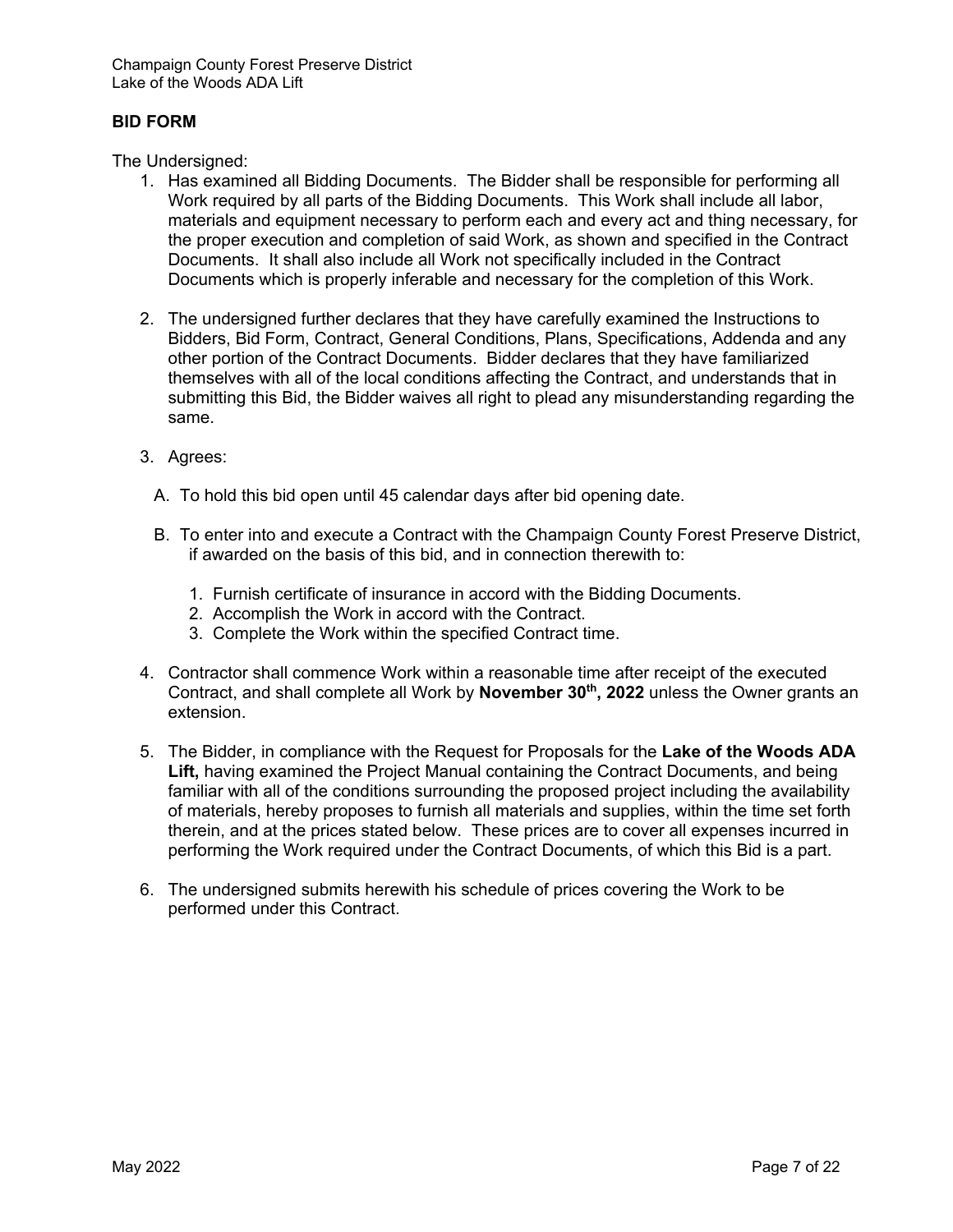| <b>BID FORM</b>                                      | Total (\$)                   |  |
|------------------------------------------------------|------------------------------|--|
| <b>ADA Lift Materials</b>                            |                              |  |
| <b>ADA Lift Labor</b>                                |                              |  |
| Other (please describe)                              |                              |  |
| <b>Total Bid</b>                                     |                              |  |
| Substitution documentation attached (if applicable): |                              |  |
| Proposed Make and Model of Equipment:                |                              |  |
|                                                      |                              |  |
| Receipt of addenda (if applicable):                  |                              |  |
| No. _____ Dated ________                             | No. Dated                    |  |
| No. Dated                                            | No. Dated Date               |  |
| <b>SUBMITTED BY:</b>                                 |                              |  |
| Company                                              | Email                        |  |
| <b>Company Representative</b>                        | Phone                        |  |
| <b>Address</b>                                       | Authorized Agent's Signature |  |
| City/State                                           | Date                         |  |
|                                                      | FIN or SS                    |  |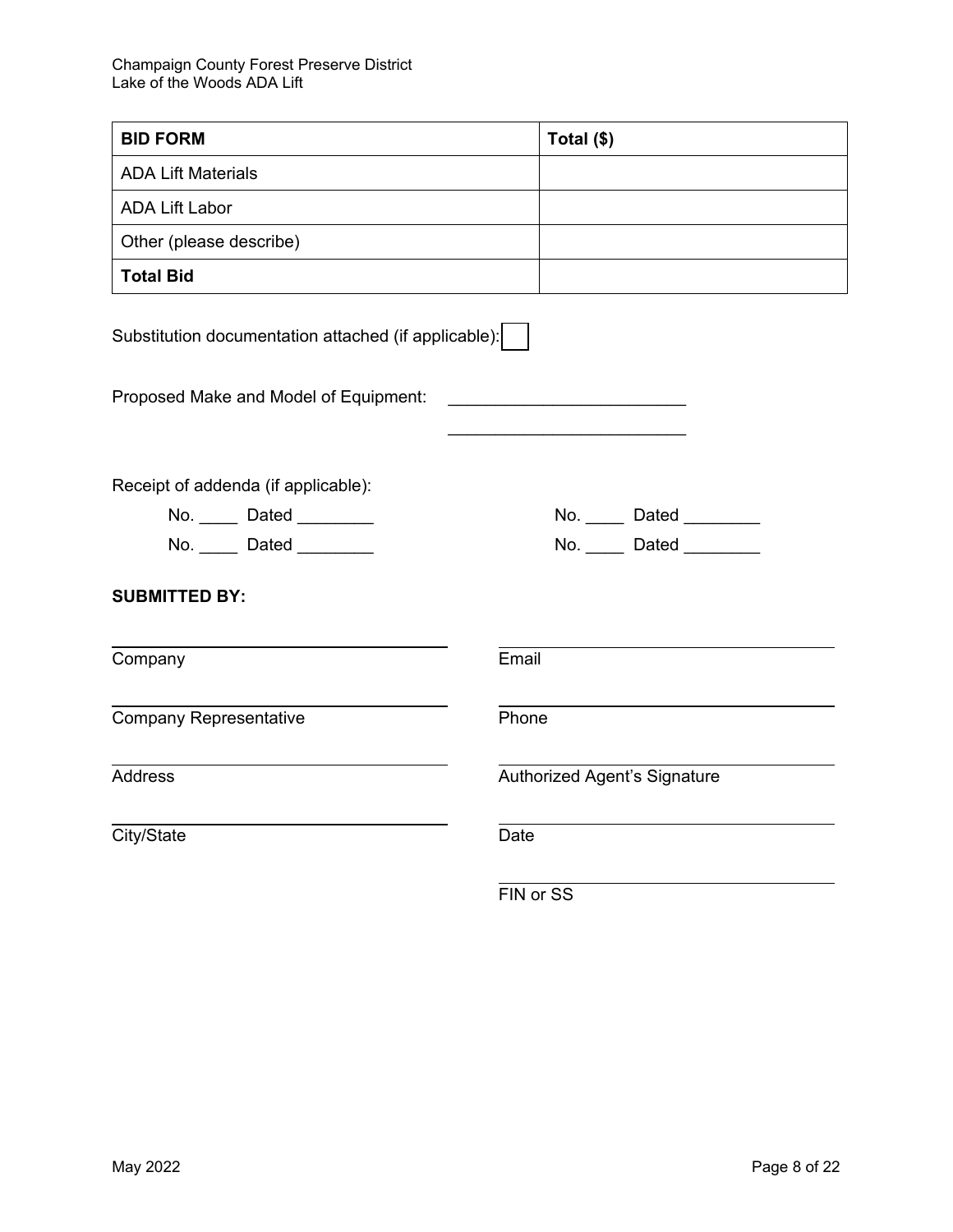#### **GENERAL CONDITIONS**

# **ARTICLE 1 - GENERAL PROVISIONS**<br>**1.1** In case of a discrepancy or incor

- In case of a discrepancy or inconsistency in the Plans and Specifications, or between the Plans and Specifications, the matter shall be referred to the Owner for decision and correction before any work is done.
- **1.2** The exactness of grades, elevations, dimensions, or locations given on any Drawing issued by the Owner, or the work installed by other Contractors, is not guaranteed by the Owner.

Each Contractor shall, therefore, satisfy itself as to the accuracy of all grades, elevations, dimensions, and locations. On all cases of interconnections of proposed work with existing or other work, Contractor shall verify (at the site) dimensions relating to such existing or other work. Any errors due to the Contractor's failure to so verify all such grades, elevations, locations, or dimensions shall be promptly rectified without extra cost to the Owner.

**1.3** In the event the Owner is required to retain an attorney to enforce the provisions of this Contract, if the Contractor is found to be in default, the Contractor shall be required to pay the Owner's reasonable attorney's fees.

#### **ARTICLE 2 – CONTRACT DOCUMENTS**

- **2.1** The Contract Documents comprise the entire agreement between Owner and Contractor concerning the Work. The Contract Documents are complementary: what is called for by one is as binding as if called for by all.
- **2.2** It is the intent of the Contract Documents to describe a functionally complete Project (or part thereof) to be constructed in accordance with the Contract Documents. Any Work, materials or equipment that may reasonably be inferred from the Contract Documents as being required to produce the intended result shall be supplied whether or not it is specifically called for.
- **2.3** If any physical condition is uncovered or revealed at the site that differs materially from that indicated, reflected or referred to in the Contract Documents, or that will interfere or cause problems with successful and satisfactory completion of the Work called for by the Contract Documents, the Contractor shall, promptly after becoming aware thereof and before performing any Work in connection therewith, notify the Owner about the problem, and obtain a solution from the Owner prior to continuing with the Work.

#### **ARTICLE 3 - PAYMENTS AND COMPLETION**

**3.1** The schedule of values shall be prepared in a manner that shows each major portion of the Work as a separate line item of labor and materials. The Contractor shall identify those line items of Work that will be accomplished by subcontractors, and shall identify the subcontractors and material suppliers, and the amounts to come due to each. It shall further state the value of work to be completed by the Contractors' own forces.

The following line items shall also be included: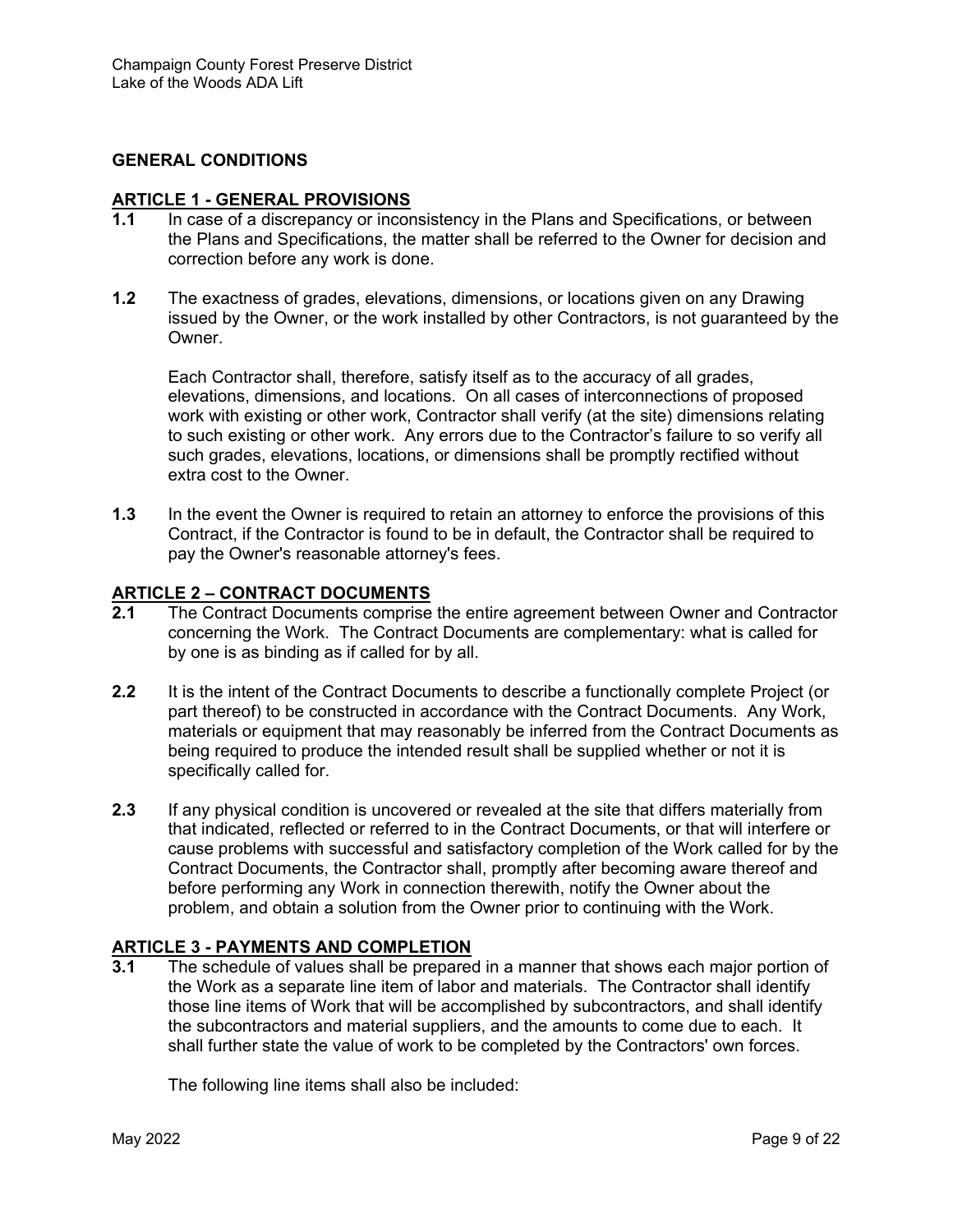Overhead and Profit Insurance, Bonds and Permits Project Mobilization Project Supervision and Coordination

- **3.2** Requests for payment shall be submitted on the Application for Payment included in these Contract Documents and shall detail the value of the various materials stored on the site and the value of the various types of labor performed.
- **3.3** Applications for payment shall reflect a retainage of 10%. The percentage amount requested for overhead and profit shall not exceed the percentage of total funds requested for the project.

Requests for payment shall be submitted to the Planning and Projects Coordinator, Bridgette Moen, addressed to the Headquarters building at Lake of the Woods Forest Preserve, P.O. Box 1040, 109 South Lake of the Woods Road, Mahomet, IL, 61853. Invoices shall be submitted by the first day of each month. Payment will be issued following monthly Board meetings, which take place the second Wednesday of each month.

Each Application for Payment shall be accompanied by partial waivers of lien from all subcontractors and material suppliers in the full amount of their respective portion of the request for payment, and with the Contractors' own waiver of lien for the full amount of such request for payment.

#### **3.4 FINAL WAIVER OF LIEN**

Before final payment is due the Contractor shall submit to the Owner in two copies, final waivers of lien from all subcontractors and material suppliers in the full amount of the subcontract and cost of materials, respectively, along with the Contractor's final waiver of lien in the full amount of the Contract.

#### **ARTICLE 4 – INSURANCE REQUIRED OF THE CONTRACTOR**

The Contractor shall not commence work under the Contract until all the required insurance has been obtained. Certificates of Insurance showing coverage as required to be in effect must be filed with the Owner at the time of entering into the Contract.

The Contractor shall maintain in force the coverage required in this section for the term of the Contract. Also, the Contractor shall not allow any Subcontractor to commence Work on any portion of the Project without evidence that the Subcontractor has insurance coverage equal to the coverage required in this section.

Contractor shall obtain insurance of the types and in the amounts listed below.

#### **4.1 Commercial General and Umbrella Liability Insurance**

Contractor shall maintain commercial general liability (CGL) and, if necessary, commercial umbrella insurance with a limit of not less than \$1,000,000 each occurrence. If such CGL insurance contains a general aggregate limit, it shall apply separately to this project/location.

CGL insurance shall be written on Insurance Services Office (ISO) occurrence form CG 00 01 10 93, or a substitute form providing equivalent coverage, and shall cover liability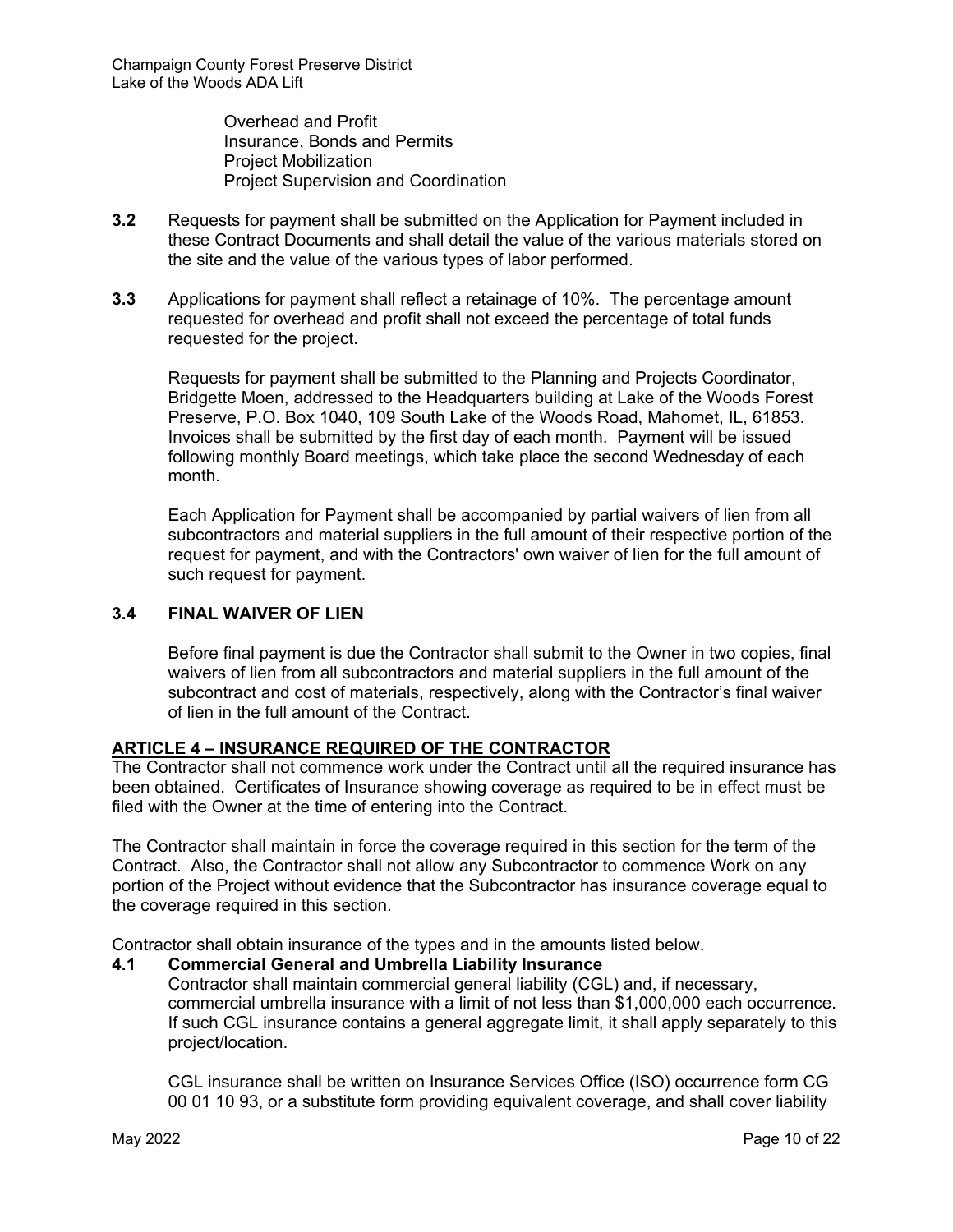arising from premises, operations, independent contractors, products-completed operations, personal injury and advertising injury, and liability assumed under an insured contract (including the tort liability of another assumed in a business contract).

Owner shall be included as an insured under the CGL, using ISO additional insured endorsement CG 20 10 or a substitute providing equivalent coverage, and under the commercial umbrella, if any. This insurance shall apply as primary insurance with respect to any other insurance or self-insurance afforded to Owner. Any insurance or self-insurance maintained by the Owner shall be excess of the Contractor's insurance and shall not contribute with it.

There shall be no endorsement or modification of the CGL limiting the scope of coverage for liability arising from pollution, explosion, collapse, or underground property damage.

#### **4.2 Continuing Completed Operations Liability Insurance**

Contractor shall maintain commercial general liability (CGL) and, if necessary, commercial umbrella liability insurance with a limit of not less than \$1,000,000 each occurrence for at least three years following substantial completion of the work.

Continuing CGL insurance shall be written on ISO occurrence form CG 00 01 10 93, or substitute form providing equivalent coverage, and shall, at minimum, cover liability arising from products-completed operations and liability assumed under an insured contract.

Continuing CGL insurance shall have a products-completed operations aggregate of at least two times its each occurrence limit.

Continuing commercial umbrella coverage, if any, shall include liability coverage for damage to the insured's completed work equivalent to that provided under ISO form CG 00 01.

#### **4.3 Business Auto and Umbrella Liability Insurance**

Contractor shall maintain business auto liability and, if necessary, commercial umbrella liability insurance with a limit of not less than \$1,000,000 each accident. Such insurance shall cover liability arising out of any auto including owned, hired and non-owned autos.

Business auto insurance shall be written on Insurance Services Office (ISO) form CA 00 01, CA 00 05, CA 00 12, CA 00 20, or a substitute form providing equivalent liability coverage. If necessary, the policy shall be endorsed to provide contractual liability coverage equivalent to that provided in the 1990 and later editions of CA 00 01.

#### **4.4 Workers' Compensation Insurance**

Contractor shall maintain workers' compensation as required by statute and employers liability insurance. The commercial umbrella and/or employer's liability limits shall not be less than \$1,000,000 each accident for bodily injury by accident or \$1,000,000 each employee for bodily injury by disease.

If Owner has not been included as an insured under the CGL using ISO additional insured endorsement CG 20 10 under the Commercial General and Umbrella Liability Insurance required in this Contract, the Contractor waives all rights against Owner and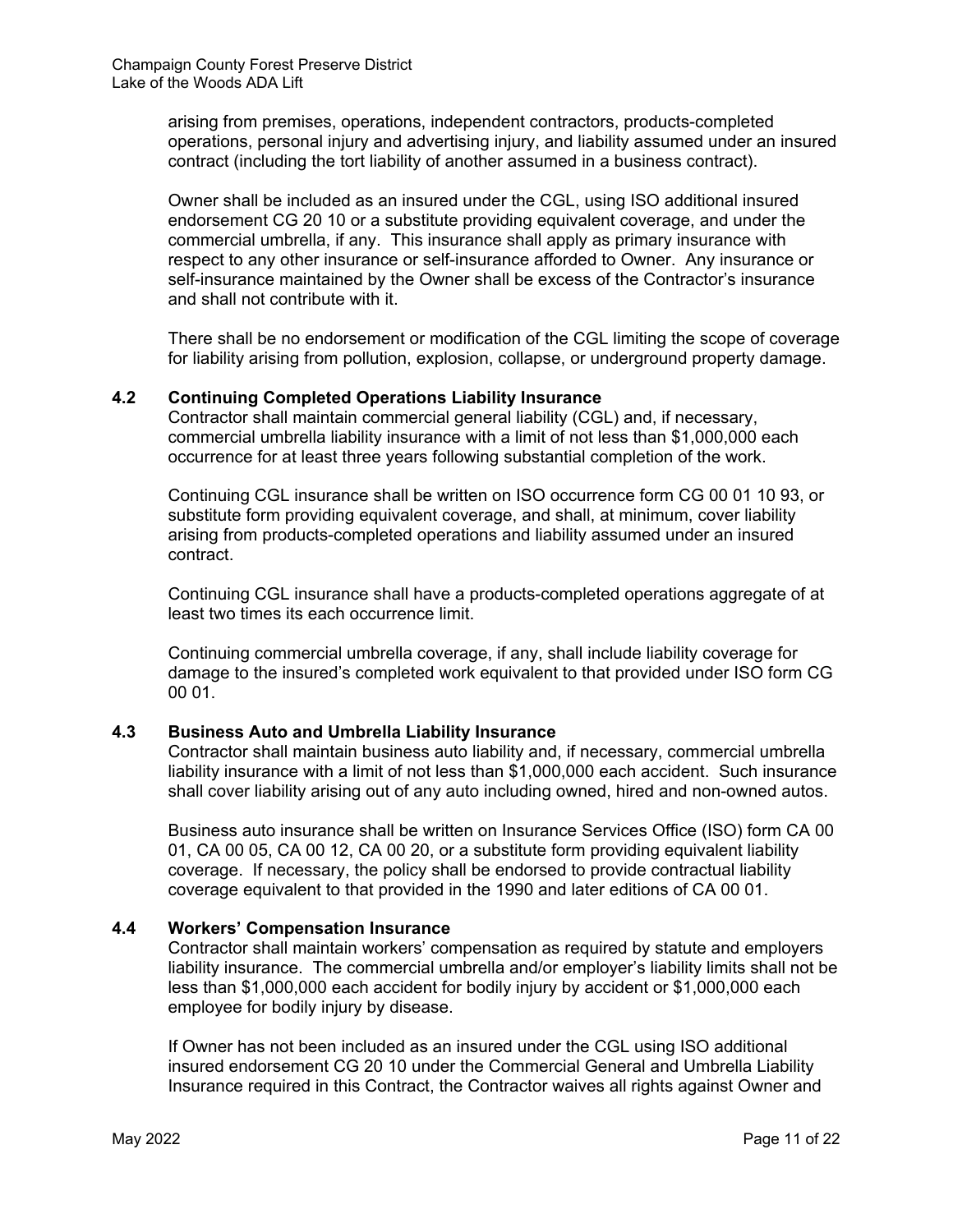its officers, officials, employees, volunteers and agents for recovery of damages arising out of or incident to the Contractor's work.

## **4.5 General Insurance Provisions**

### **4.5.1 Evidence of Insurance**

Prior to beginning work, Contractor shall furnish Owner with a Certificate(s) of Insurance and applicable policy endorsement(s), executed by a duly authorized representative of each insurer, showing compliance with the insurance requirements set forth above.

All certificates shall provide for 30 days' written notice to Owner prior to the cancellation or material change of any insurance referred to therein. Written notice to Owner shall be by certified mail, return receipt requested.

Failure of Owner to demand such certificate, endorsement or other evidence of full compliance with these insurance requirements or failure of Owner to identify a deficiency from evidence that is provided shall not be construed as a waiver of Contractor's obligation to maintain such insurance.

Owner shall have the right, but not the obligation, of prohibiting Contractor or any Subcontractor from entering the project site until such certificates or other evidence that insurance has been placed in complete compliance with these requirements is received and approved by Owner.

Failure to maintain the required insurance may result in termination of this Contract at Owner's option.

With respect to insurance maintained after final payment in compliance with a requirement above, an additional certificate(s) evidencing such coverage shall be promptly provided to Owner whenever requested.

Contractor shall provide certified copies of all insurance policies required above within 10 days of Owner's written request for said copies.

#### **4.5.2 Acceptability of Insurers**

For insurance companies which obtain a rating from A.M. Best, that rating should be no less than A VII using the most recent edition of the A.M. Best's Key Rating Guide. If the Best's rating is less than A VII or a Best's rating is not obtained, the Owner has the right to reject insurance written by an insurer it deems unacceptable.

#### **4.5.3 Cross-Liability Coverage**

If Contractor's liability policies do not contain the standard ISO separation of insureds provision, or a substantially similar clause, they shall be endorsed to provide crossliability coverage.

#### **4.5.4 Deductibles and Self-Insured Retentions**

Any deductibles or self-insured retentions must be declared to the Owner. At the option of the Owner, the Contractor may be asked to eliminate such deductibles or self-insured retentions as respects the Owner, its officers, officials, employees, volunteers and agents or required to procure a bond guaranteeing payment of losses and other related costs including but not limited to investigations, claim administration and defense expenses.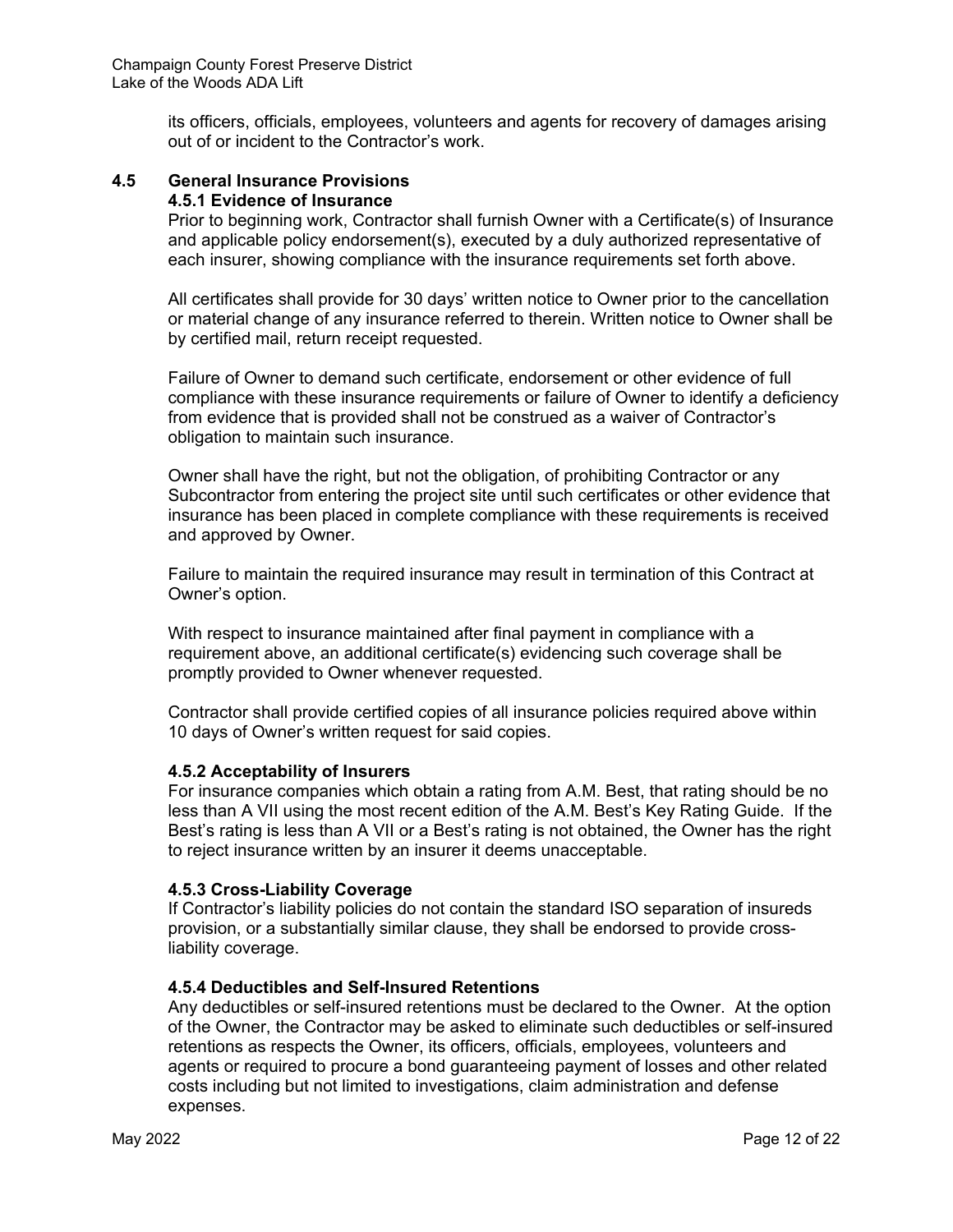#### **4.5.5 Subcontractors**

Contractor shall cause each subcontractor employed by Contractor to purchase and maintain insurance of the type specified above. When requested by the Owner, Contractor shall furnish copies of certificates of insurance evidencing coverage for each subcontractor.

#### **4.6 Indemnification**

To the fullest extent permitted by law, the Contractor shall indemnify and hold harmless the Owner and the Architect and their officers, officials, employees, volunteers and agents from and against all claims, damages, losses and expenses, including but not limited to legal fees (attorneys' and paralegals' fees and court costs), arising out of or resulting from the performance of the Contractor's work, provided that any such claim, damage, loss or expense (i) is attributable to bodily injury, sickness, disease or death, or injury to or destruction of tangible property, other than the work itself, including the loss of use resulting there from and (ii) is caused in whole or in part by any wrongful or negligent act or omission of the Contractor, any Subcontractor, anyone directly or indirectly employed by any of them or anyone for whose acts any of them may be liable, except to the extent it is caused in part by a party indemnified hereunder. Such obligation shall not be construed to negate, abridge, or otherwise reduce any other right or obligation of indemnity which would otherwise exist as to any party or person described in this Paragraph. Contractor shall similarly protect, indemnify and hold and save harmless the Owner, its officers, officials, employees, volunteers and agents against and from any and all claims, costs, causes, actions and expenses including but not limited to legal fees, incurred by reason of Contractor's breach of any of its obligations under, or Contractor's default of, any provision of the Contract.

#### **ARTICLE 5 – CONTRACTOR'S RESPONSIBILITIES**

#### **5.1 SUPERVISION AND SUPERINTENDENCE:**

Contractor shall supervise and direct the Work competently and efficiently, devoting such attention thereto and applying such skills and expertise as may be necessary to perform the Work in accordance with the Contract Documents. Contractor shall be responsible to see that the finished Work complies accurately with the Contract **Documents** 

#### **5.2 CODES AND REGULATIONS:**

- 5.21 All work shall be done in compliance with current federal, state and local building codes and safety regulations. Contractor(s) shall be familiar with these regulations and guidelines and shall strictly adhere to them.
- 5.22 The contractor is responsible for all fees and building permits for this project from Champaign County. All permit information shall be provided to the Owner. Contractor is responsible for contacting permiting agencies to arrange inspections as neccessary and notify Owner of all inspections.

#### **5.3 STRUCTURES AND UTILITIES ENCOUNTERED:**

It is the responsibility of the Contractor to accurately identify locations and dimensions of all utilities, whether or not they are shown in the Plans. The Contractor shall be entirely responsible for all damages to water pipes; electrical conduits; existing drains or sewers; gas pipes; and poles carrying electrical current, telephone or telegraph lines, during the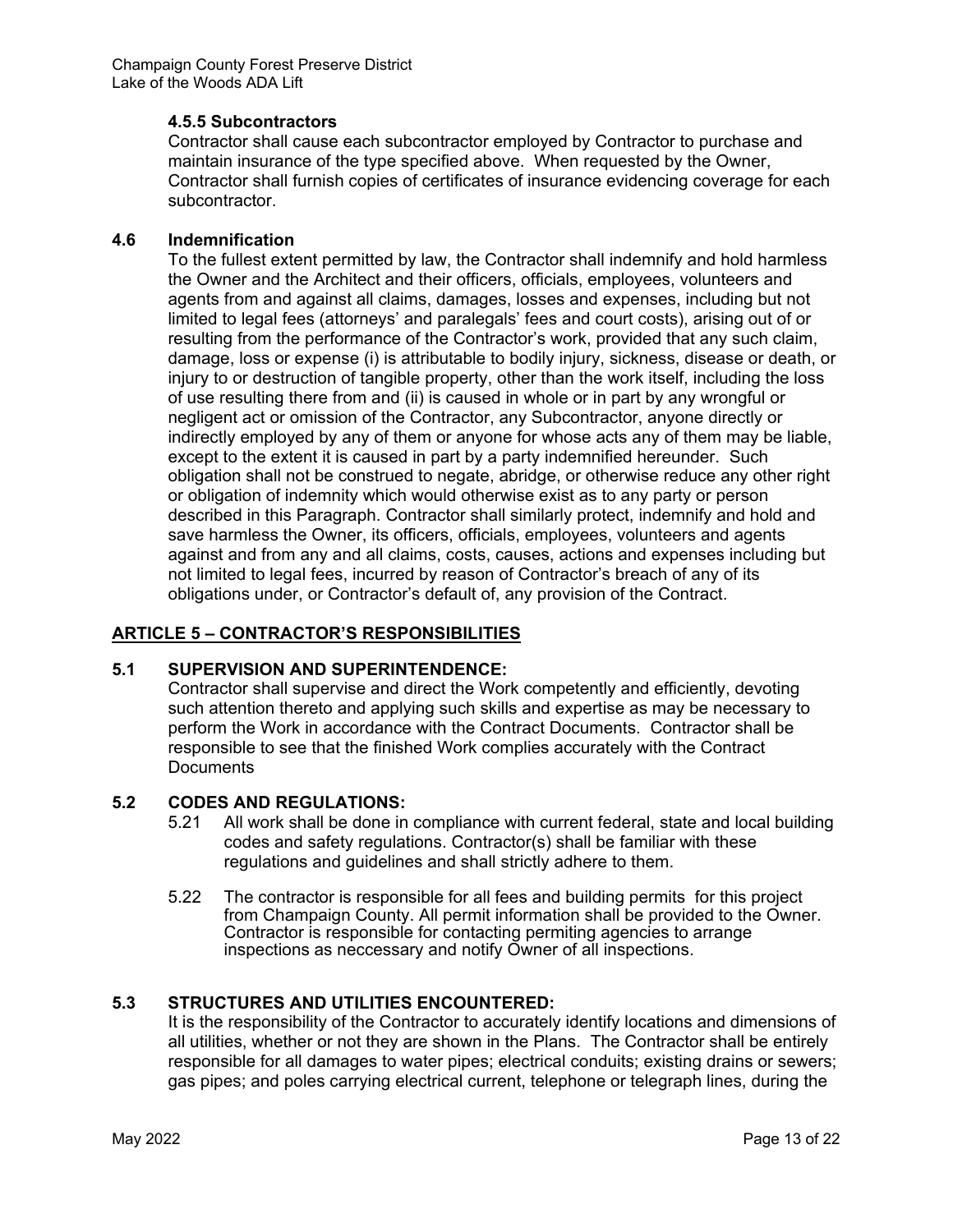execution of the Work and shall be liable for damages to public or private property resulting.

#### **5.4 USE OF PREMISES:**

- 5.41 Contractor shall confine construction equipment , the storage of materials and equipment and the operations of workers to the project boundaries identified by the Owner.
- 5.42 Contractor shall assume full responsibility for any damage to the Owner's lands and property, or of any land or areas contiguous thereto, resulting from performance of the Work, and shall return such properties to as found condition.
- 5.43 During the progress of the Work, Contractor shall keep the premises free from accumulations of waste materials, rubbish and debris from and about the premises, and shall be responsible for removal of said waste materials and debris from the site. Contractor shall restore to original condition all property not specifically designated for alteration by the Owner.
- 5.44 Contractor shall provide flexible safety fencing around the perimeter of the job site, as approved by the Owner, for the duration of the project.
- 5.45 Contractor shall be responsible for initiating, maintaining and supervising all safety precautions and programs in connection with the Work. Contractor shall take all necessary precautions for the safety of, and shall provide the necessary protection to prevent damage, injury or loss to:
	- a. all employees on the Work;
	- b. all the Work and materials and equipment to be incorporated therein, whether in storage on or off the site; and
	- c. other property at the site or adjacent thereto, including trees, shrubs, lawns, walks, pavements, roadways, structures, utilities and Underground facilities not designated for removal, relocation or replacement in the course of construction.

#### **ARTICLE 6: WARRANTIES AND BONDS**

**6.1** The Contractor shall warrant all Work performed for a period of one (1) year from the date of final acceptance in writing by the Owner. If, within one year after the date of final acceptance, any Work is found to be defective, Contractor shall promptly, without cost to the Owner and in accordance with the Owner's written instructions, either correct such defective Work or, if it has been rejected by the Owner, remove it from the site and replace it with non-defective Work.

 If the Contractor does not comply promptly with the terms of such instructions, or in and emergency, where delay would cause serious risk of loss or damage, Owner may have the defective Work corrected or his rejected Work removed and replaced, and all consequential costs will be paid by the Contractor.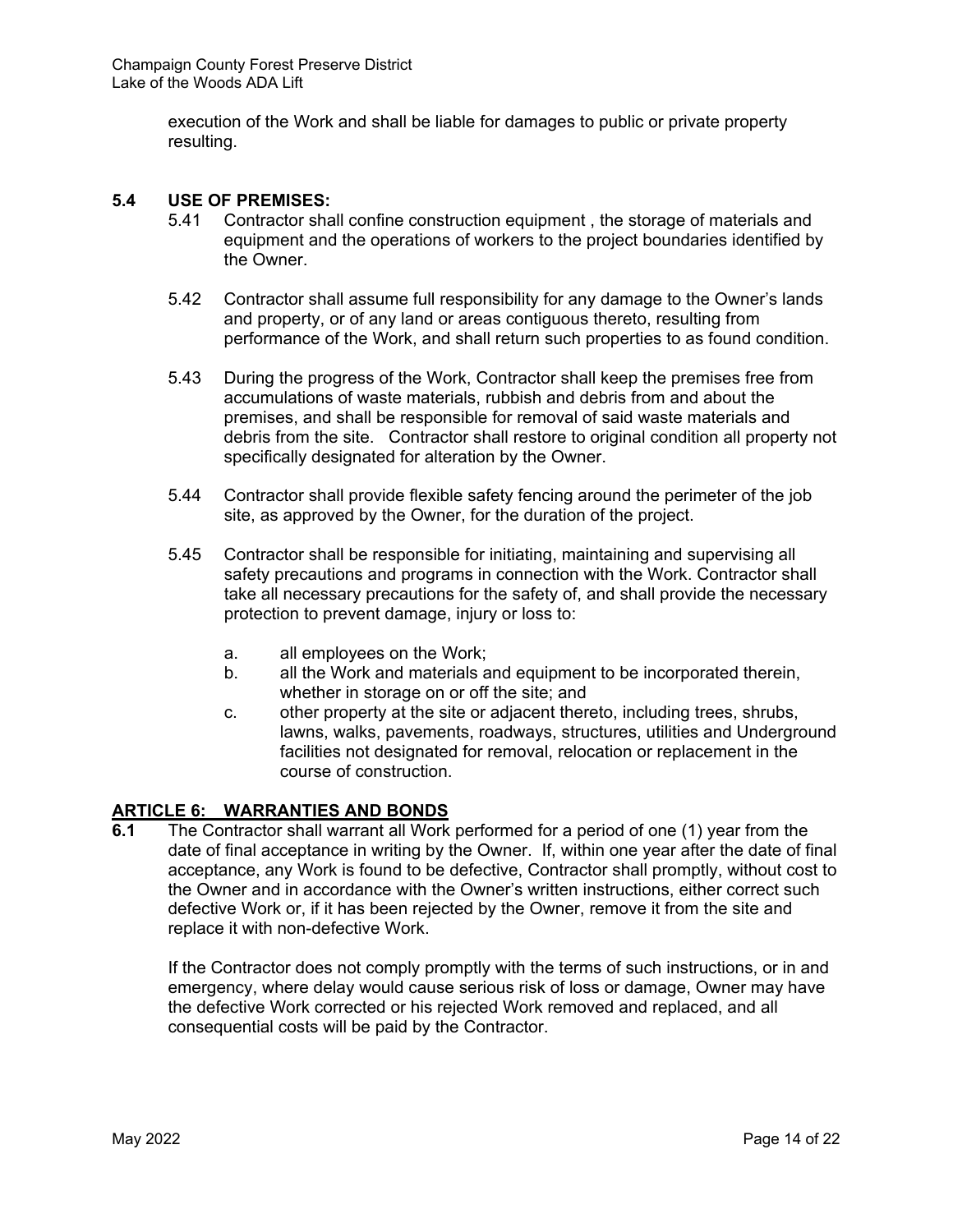#### **Draft CONTRACT**

- 1. THIS AGREEMENT, made and concluded this **\_\_\_** day of **\_\_\_**, between Champaign County Forest Preserve District, Champaign County, Illinois acting by and through its authorized agent, known as the Owner, and **\_\_\_\_\_\_\_\_\_\_** his/their agents, employees, parent or subsidiary corporations and assigns.
- 2. WHEREAS, the Work is officially known as the **Lake of the Woods ADA Lift** at Lake of the Woods Forest Preserve in Champaign County, Illinois.
- 3. WHEREAS, the Owner has heretofore requested sealed proposals for the performance of said Work in accordance with the requirements of the Illinois Compiled Statutes, made and provided; and,
- 4. WHEREAS, the Owner received bids at **1:00PM, CST on June 2nd, 2022** and subsequently determined the Contractor's bid to be the lowest, best responsive bid; and,
- 5. WHEREAS, said Bid was stated as a lump sum price of **\$\_\_\_\_\_\_\_**

NOW, THEREFORE, it is hereby covenanted and agreed by and between the Owner and Contractor as follows:

- A. That for and in consideration of the payments and agreements mentioned in the General Conditions attached hereto, and made a part hereof, to be made and performed by Owner, the Contractor agrees with said Owner at the Contractor's own proper cost and expense to do all the Work in accordance with the Project Summary, Specifications, and Manufacturer's Recommendation for the **Lake of the Woods ADA Lift.**
- B. And it is also understood and agreed that the Request for Proposal, Project Summary, Instructions to Bidders, Bid Form, Contract, Contract Bond, General Conditions, Specifications, Plans, any Addenda issued, and any other documents included in the Project Manual are all essential Documents of this Contract and are a part hereof, and shall be known as the Contract Documents.
- C. That said Work shall commence within thirty (30) days after being notified by the Owner, weather permitting, and the Contractor shall proceed in performing said Work with due diligence and without unnecessary or unreasonable delay and shall complete the same as provided for in the Contract Documents. Contractor shall complete the Work on or before the completion date of **November 1st, 2022,** stipulated herein or within such extended time as may be allowed.
- D. That the Project Manager for the **Lake of the Woods ADA Lift** is **Bridgette Moen, Planning and Projects Coordinator / 217.586.3360 / bmoen@ccfpd.org**
- E. The Contractor shall receive payment from the Owner for performance of the Work in accordance with the Illinois Local Government Prompt Payment Act. There shall be a retainage of ten (10) percent withheld from each payment, to be paid after Owner has approved the Work, and has received all certified payroll forms and lien waivers.
- F. Payment and contractual question shall be directed to: **John Baker, Director of Business, Finance, HR / 217.586.3360 / jbaker@ccfpd.org**
- G. That it is expressly understood and agreed between the parties hereto that the Owner shall determine whether the Work performed is acceptable and whether or not the Contractor is proceeding with all due diligence and without any unnecessary delays.
- H. That the Contractor agrees to do all said Work in a good and workmanlike manner to the complete satisfaction of the Owner and, if it appears to the Owner that the Work will not be completed as set forth above, then the Owner reserves the right to suspend the Work or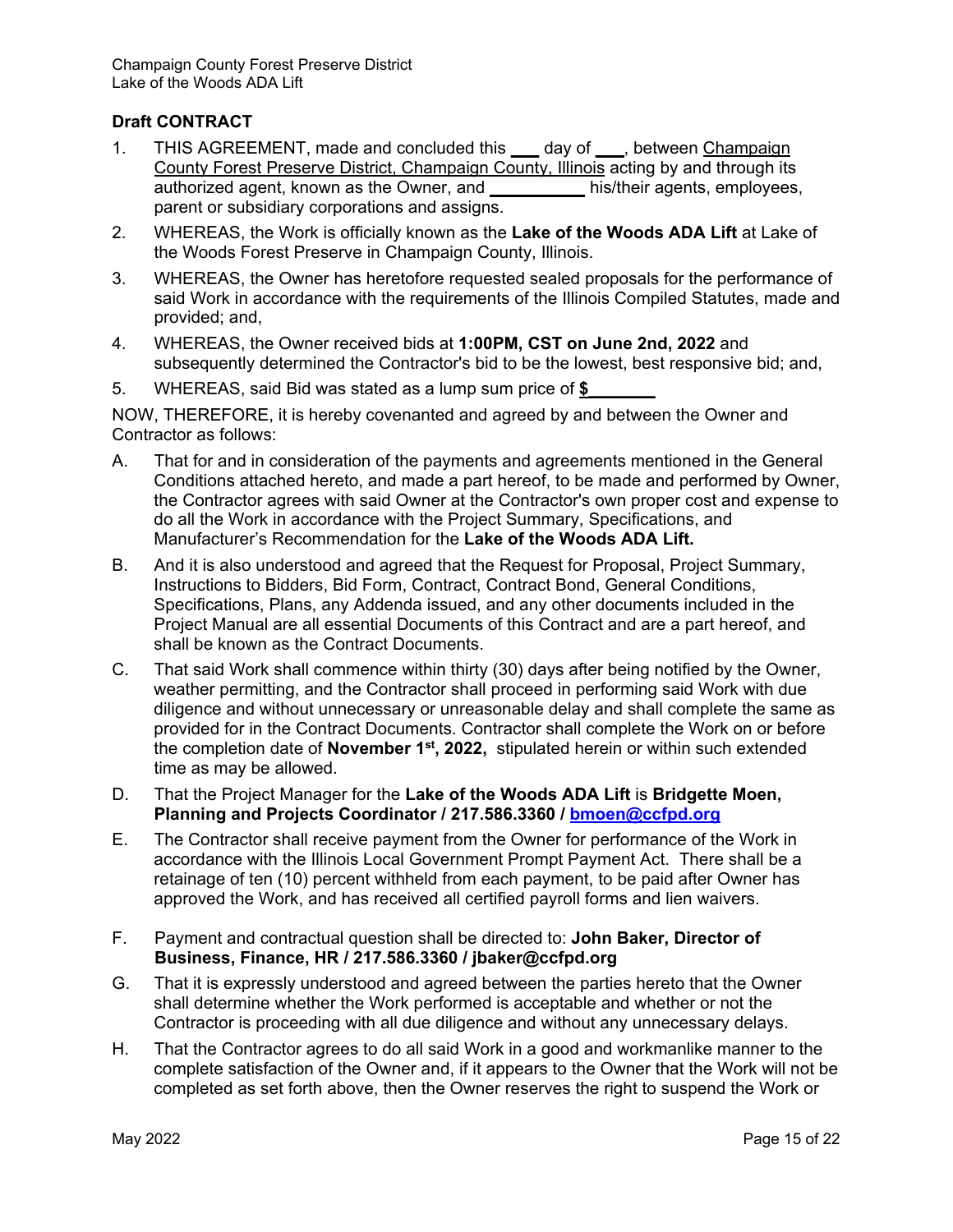terminate the Contract in accordance with the provisions of the Contract Documents referenced above.

- I. That the Contractor has furnished the Owner with insurance coverage as required in the Contract Documents referenced above.
- J. The Contractor shall comply with all federal, state and municipal laws and regulations, including those related to discrimination, prevailing wage, safety, bid rigging, human rights, drug-free workplace preferential employment of Illinois labor, and equal opportunity employment.
- K. The Contractor shall indemnify and hold harmless the Owner, its officers and employees as provided in the Contract Documents referenced above.
- L. The Contractor shall warrant the Work for a period of one (1) year.
- M. The parties agree that in the event the Owner is required to retain an attorney to enforce the provisions of this Contract, if the Contractor is found to be in default, the Contractor shall be required to pay the Owner's reasonable attorney's fees to a maximum amount of ten thousand dollars.
- N. The Contractor shall identify any and all Sub-Contractors for this Work to the Owner prior to acceptance of and execution of this contract.

IN WITNESS WHEREOF, the parties have hereunto executed this Contract in triplicate, each of which shall be considered an original as of the day and year first above written.

| For Contractor:                                            | For Owner:                                                                                                                         |
|------------------------------------------------------------|------------------------------------------------------------------------------------------------------------------------------------|
|                                                            | <b>Champaign County Forest Preserve District</b>                                                                                   |
|                                                            |                                                                                                                                    |
| Signature:<br><u> 1989 - Andrea Andrew Maria (b. 1989)</u> | Signature:<br><u> 1989 - Andrea Britain, politik eta politik eta politik eta politik eta politik eta politik eta politik eta p</u> |
| Attest<br>By:                                              | <b>Attest</b><br>By:                                                                                                               |

Contractor Identification Number: (FEIN or Social Security  $#$ )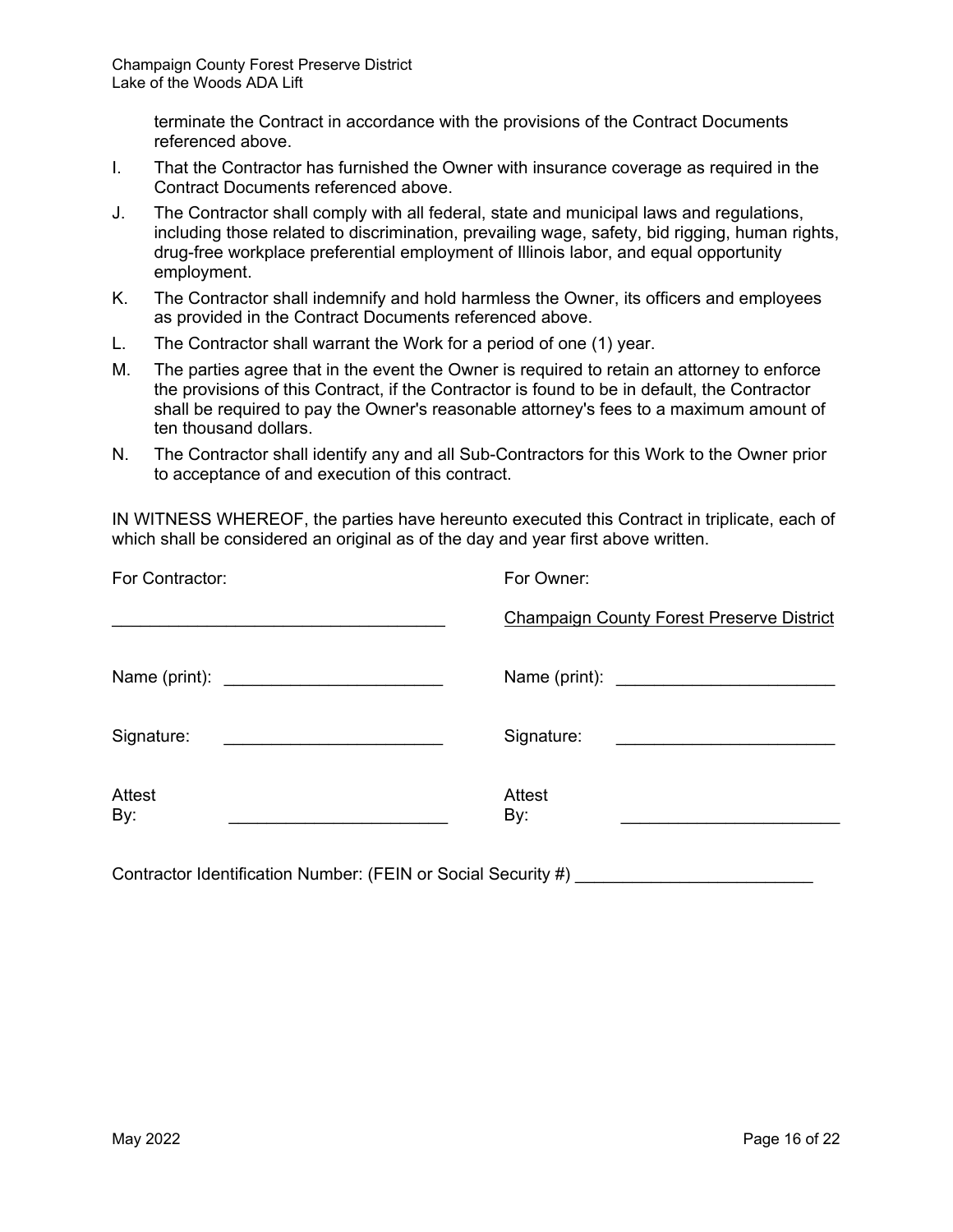#### **WAVIER OF LIEN AND AFFIDAVIT**

#### **( ) FINAL ( ) PARTIAL ( ) PAYMENT TO FOLLOW**

#### **STATE OF ILLINOIS COUNTY OF CHAMPAIGN**

Whereas the undersigned having contracted with Champaign County forest Preserve District to furnish certain material and/or labor for the project known as **Lake of the Woods ADA Lift** located at **Lake of the Woods Forest Preserve** in Mahomet, IL.

DOES HEREBY FURTHER STATE ON behalf of the aforementioned subcontractor-supplier.

PARTIAL WAIVER That the balance due from contractor is the sum of:

( ) Receipt of which is hereby acknowledged: or

( ) Payment of which has been promised as sole consideration for this AFFIDAVIT AND WAIVER OF LIEN (PARTIAL) which is given to and for said amount effective upon receipt of such payment.

FINAL WAVIER That the final balance due from contractor is the sum of:

) Receipt of which is hereby acknowledged: or

( ) Payment of which has been promised as the sole consideration for this AFFIDAVIT AND WAIVER OF LIEN (FINAL) which is given to and for said amount effective upon receipt of such payment.

THEREFORE: The undersigned waives and releases unto the said owner of said premises any and all lien or claim whatsoever on the above described property and improvements thereon on account of labor and material or both, furnished by the undersigned thereto, and further certifies that no other party has any claim or right to lien o account of any work performed or material furnished to the undersigned for said project, and within the scope of the AFFIDAVIT AND WAIVER.

Given under my hand and seal this \_\_\_\_\_\_\_\_ day of \_\_\_\_\_\_\_

 $\mathcal{L}_\text{max}$  , and the set of the set of the set of the set of the set of the set of the set of the set of the set of the set of the set of the set of the set of the set of the set of the set of the set of the set of the Corporate or Contractor Name Signature and Title

Subscribed and sworn before me this \_\_\_\_\_\_\_\_\_\_\_\_ day of \_\_\_\_\_\_\_\_\_ 2022\_\_\_\_\_\_\_\_

Notary Public **Example 20** and 20 and 20 and 20 and 20 and 20 and 20 and 20 and 20 and 20 and 20 and 20 and 20 and 20 and 20 and 20 and 20 and 20 and 20 and 20 and 20 and 20 and 20 and 20 and 20 and 20 and 20 and 20 and 20

My Commission Expires: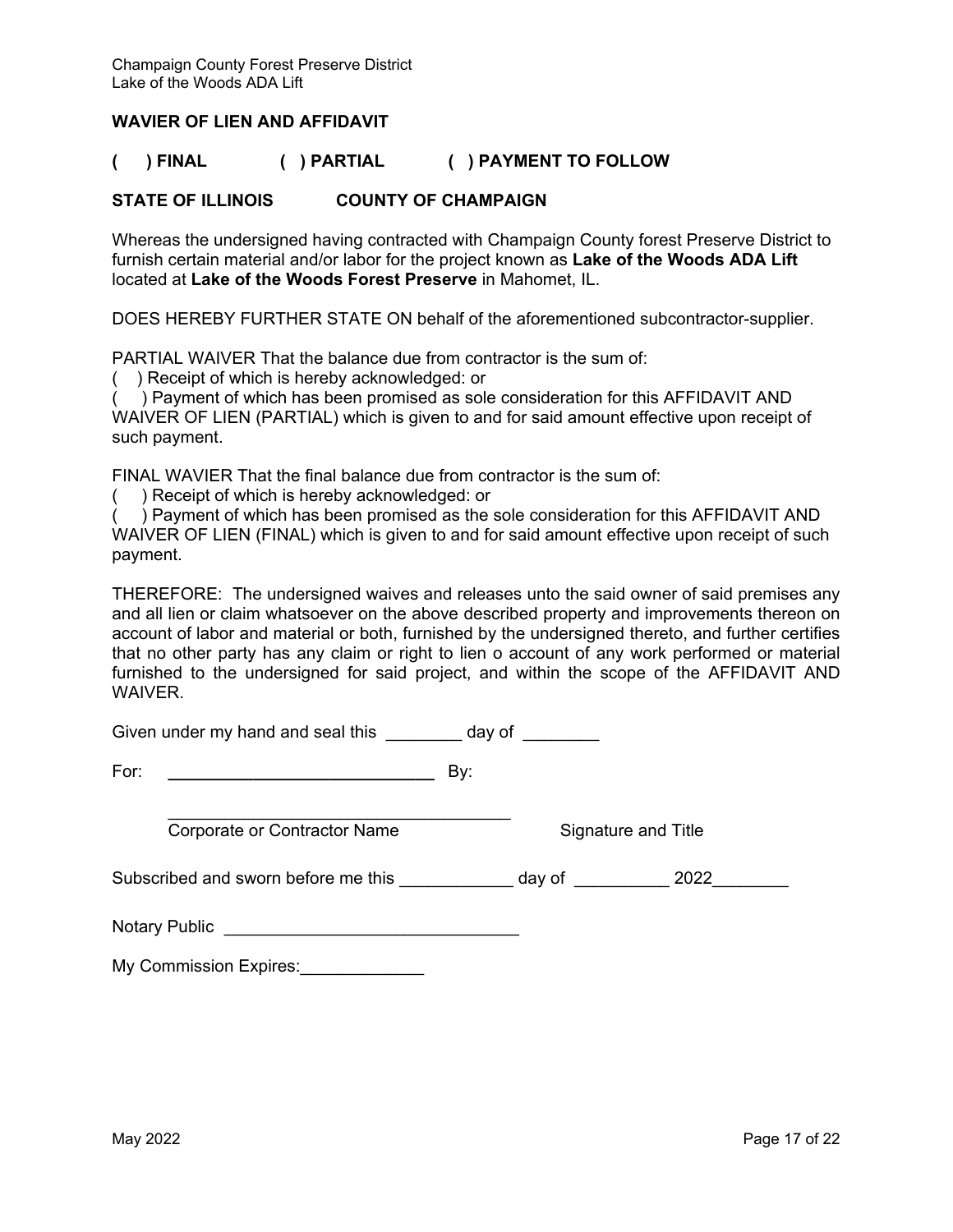#### **CONTRACT BOND**

#### We

as Principal, and as Surety are held and firmly bound unto the Champaign County Forest Preserve District, Champaign County, Illinois (hereafter referred to as Owner) in the penal sum of \_\_\_\_\_\_\_\_\_\_\_\_\_\_\_\_\_\_\_\_\_\_\_\_\_\_\_\_\_\_\_\_\_\_\_\_\_\_\_\_\_\_\_\_\_\_\_\_\_\_\_\_\_\_\_Dollars

 $\blacksquare$ 

 $(\$$ lawful money of the United States, well and truly to be paid unto said Owner for the payment of which we bind ourselves, our heirs, executors, administrators, successors and assigns, jointly to pay to the Owner this sum under the conditions of this instrument.

WHEREAS, the condition of this obligation is such that the said Principal has entered into a written contract with the Owner acting through its awarding authority for the construction of Work on the Project known as the **Lake of the Woods ADA Lift**, which Contract is hereby referred to and made a part hereof, as if written herein at length, and whereby the said Principal has promised and agreed to perform said Work in accordance with the terms of said Contract, and has promised to pay all sums of money due for any labor, materials, apparatus, fixtures or machinery furnished to such Principal for the purpose of performing such Work and has further agreed to pay all direct and indirect damages to any person, firm, company or corporation suffered or sustained on account of the performance of such Work during the time thereof and until such Work is completed and accepted; and has further agreed that this Bond shall inure to the benefit of any persons, firm, company or corporation, to whom any money may be due from the Principal, subcontractor or otherwise, for any such labor, materials, apparatus, fixtures or machinery so furnished and that suit may be obtained on such Bond by any such person, firm, company or corporation, for the recovery of such money.

NOW THEREFORE, if said Principal shall well and truly perform said Work in accordance with terms of said Contract, and shall pay all sums of money due or to become due for any labor, materials, apparatus, fixtures or machinery furnished to him for the purpose of constructing such Work, and shall commence and complete the Work within the time prescribed in said Contract, and shall pay and discharge all damages, direct and indirect, that may be suffered or sustained on account of such Work during the time of the performance thereof and until the said Work shall have been accepted, and shall hold the Owner and its awarding authority harmless on account of any such damages and shall in all respects fully and faithfully comply with all the provisions, conditions, and requirements of said Contract, then this obligation shall be null and void; otherwise it shall remain in full force and effect and upon notice to the Surety of the Principal's failure to perform, the Surety shall perform the obligations of the Principal hereunder.

The Owner may sue on this Bond, and any person furnishing material or performing labor, either as an individual or as a Subcontractor, shall have the right to sue on this Bond in the name of the Owner for its use and benefit.

The said Surety, for value received, hereby stipulates and agrees that no change, extension of time, alteration or addition to the terms of the Contract or the Contract Documents accompanying same or to the Work to be performed thereunder shall in any way affect its obligations on this Bond, and it does hereby waive notice of any such change, extension of time, alteration or addition to the terms of the Contract or to the Work or to the Contract Documents.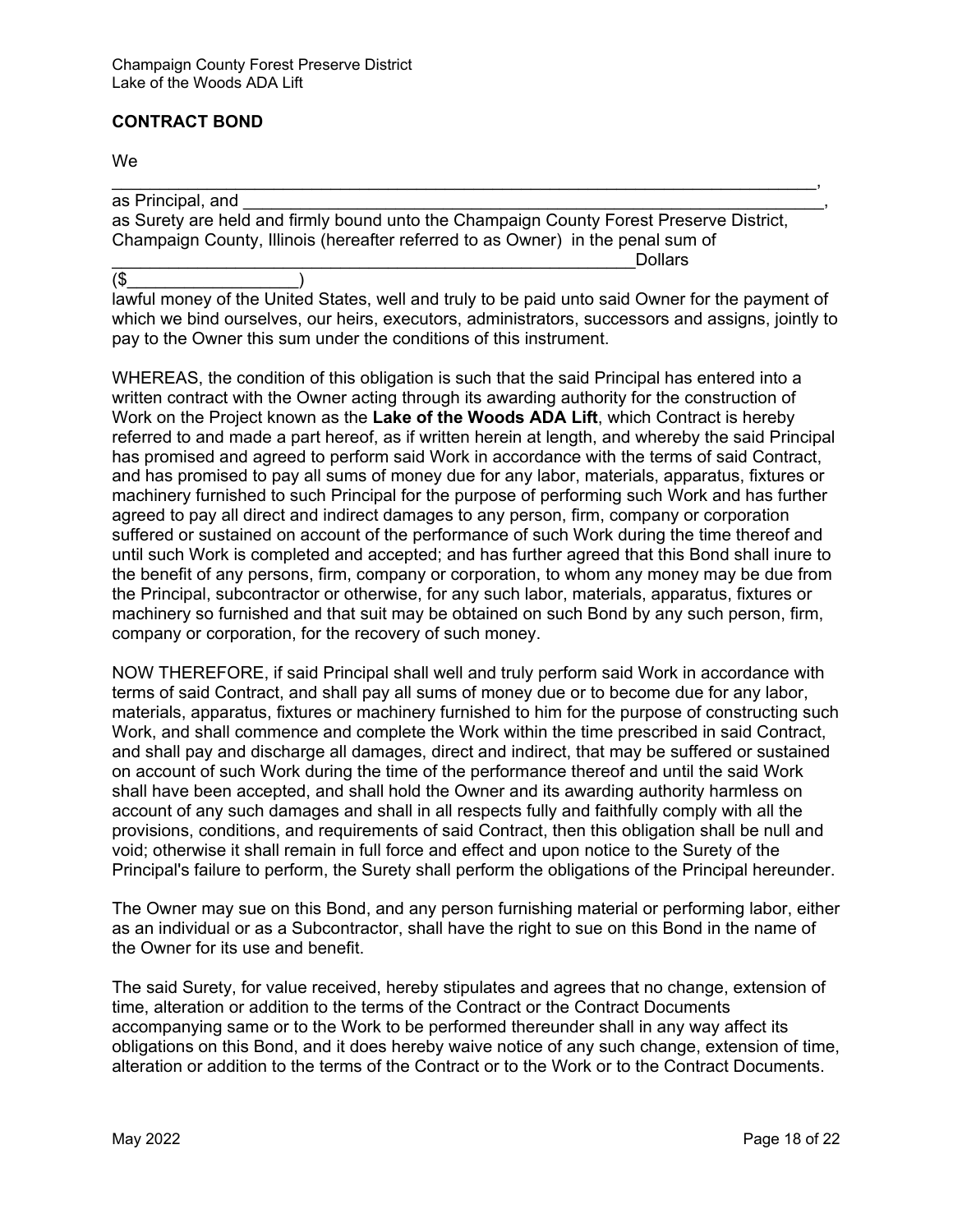PROVIDED, FURTHER, that no final settlement between the Owner and the Principal shall abridge the right to any beneficiary hereunder, whose claim may be unsatisfied.

In addition, the Principal and Surety, jointly and severally, expressly guarantee that all services to be performed, all material to be furnished and all performance under the Contract shall be fulfilled in accordance with all requirements of the Contract and the Contract Documents. This Bond shall remain in effect for a period of one year from the date of substantial completion. In addition, Principal and Surety, jointly and severally, expressly guarantee that in the event the Owner is required to enforce this Bond in a court of law, the Owner will be indemnified with respect to all court costs and reasonable attorneys' and witness fees which are related to such enforcement proceedings.

IN TESTIMONY WHEREOF, the said principal and the said Surety have caused this instrument to be signed by their respective officers and their corporate seals to be hereunto affixed this \_\_\_\_\_ day of \_\_\_\_\_\_\_\_\_\_\_\_\_\_\_\_\_ A.D. **2022**.

| <b>SURETY</b>                       |        | <b>PRINCIPAL</b>                                                                                                                                                                                                                                                                                                                                                                                                                                    |         |
|-------------------------------------|--------|-----------------------------------------------------------------------------------------------------------------------------------------------------------------------------------------------------------------------------------------------------------------------------------------------------------------------------------------------------------------------------------------------------------------------------------------------------|---------|
| (Name of Surety)                    | (SEAL) | (Company Name)                                                                                                                                                                                                                                                                                                                                                                                                                                      | (SEAL)  |
|                                     |        | By: <u>(Signature of Attorney in Fact)</u> By: <u>(Signature and Title)</u>                                                                                                                                                                                                                                                                                                                                                                         |         |
| STATE OF ILLINOIS, CHAMPAIGN COUNTY |        |                                                                                                                                                                                                                                                                                                                                                                                                                                                     |         |
|                                     |        |                                                                                                                                                                                                                                                                                                                                                                                                                                                     |         |
| that                                |        |                                                                                                                                                                                                                                                                                                                                                                                                                                                     |         |
|                                     |        | (insert names of individuals signing on behalf of Principal and Surety)<br>who are each personally known to me to be the same persons whose names are subscribed to<br>the foregoing instrument on behalf of Principal and Surety, appeared before me this day in<br>person and acknowledged respectively, that they signed, sealed, and delivered said instruments<br>as their free and voluntary act for the uses and purposes therein set forth. |         |
|                                     |        |                                                                                                                                                                                                                                                                                                                                                                                                                                                     | , 2022. |

My commission expires \_\_\_\_\_\_\_\_\_\_\_\_\_\_\_ \_\_\_\_\_\_\_\_\_\_\_\_\_\_\_\_\_\_\_\_\_\_\_\_\_\_\_\_\_\_\_\_\_\_\_\_\_\_

Notary Public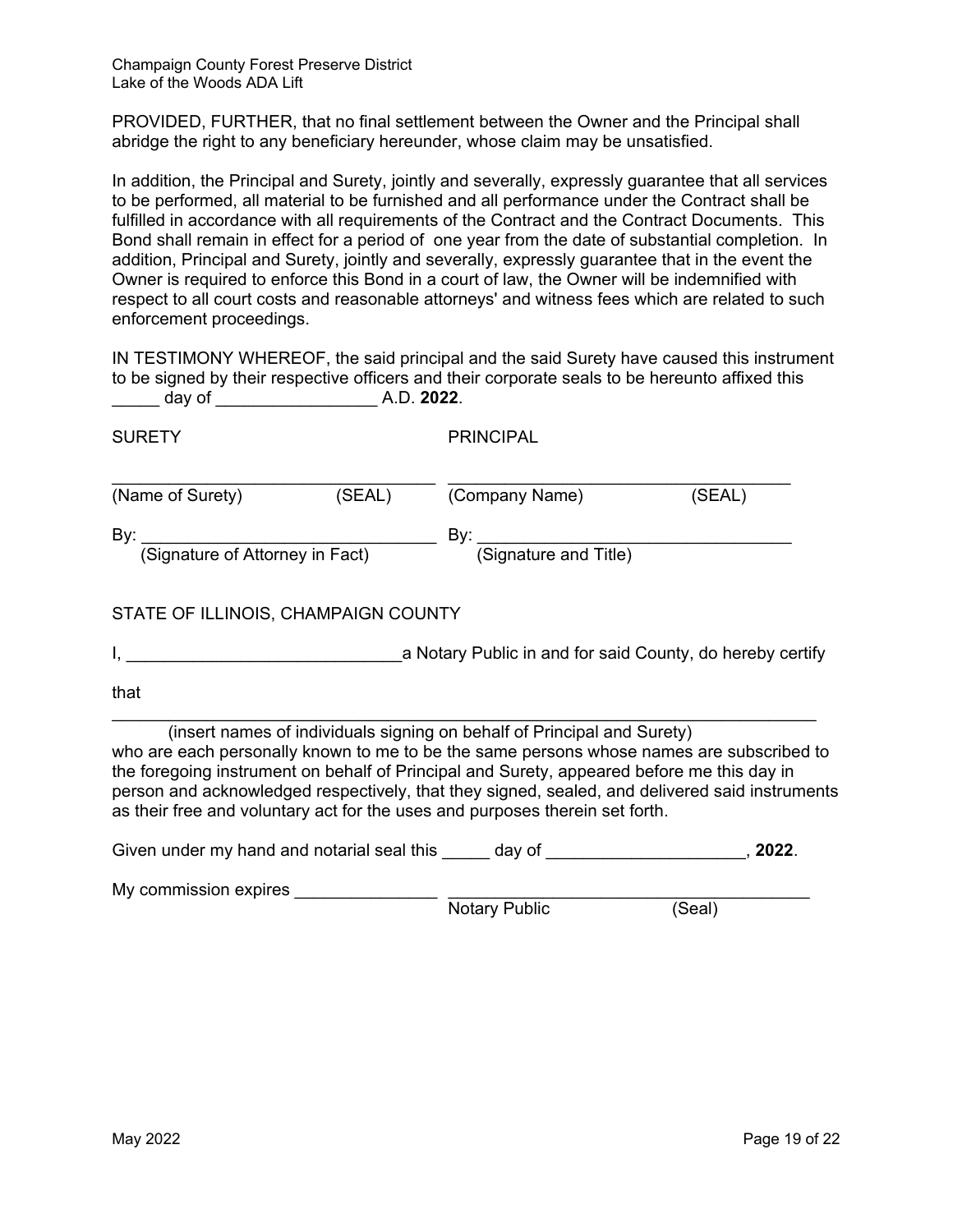#### **CHANGE ORDER FORM Champaign CountyForest Preserve District**

**Date of Issuance**: **Change Order No**.\_\_\_\_\_

| <b>Project:</b> Lake of the Woods ADA Lift                                                                                                           |                 |  |  |
|------------------------------------------------------------------------------------------------------------------------------------------------------|-----------------|--|--|
| <b>Contractor:</b>                                                                                                                                   |                 |  |  |
| The Contractor is directed to make the following changes in the Contract Documents:                                                                  |                 |  |  |
| <b>Description of Changes:</b>                                                                                                                       |                 |  |  |
| <b>Change in Contract Price:</b>                                                                                                                     |                 |  |  |
|                                                                                                                                                      |                 |  |  |
| Net increase (decrease) in Contract Price due to earlier Change Orders:                                                                              |                 |  |  |
|                                                                                                                                                      |                 |  |  |
| Net increase (decrease) in Contract Price due to this Change Order:                                                                                  |                 |  |  |
| The new Contract Price with approval of this Change Order:                                                                                           |                 |  |  |
| The undersigned have determined that the circumstances which necessitate this<br>change were not within the contemplation of the Contract as signed. |                 |  |  |
| The undersigned that this change is in the best interest of the Champaign County<br>Forest Preserve District and is authorized by law.               |                 |  |  |
| Approved:                                                                                                                                            |                 |  |  |
| <b>Champaign County Forest Preserve District:</b>                                                                                                    | Contractor:     |  |  |
| Position/Title:                                                                                                                                      | Position/Title: |  |  |

\_\_\_\_\_\_\_\_\_\_\_\_\_\_\_\_\_\_\_\_\_\_\_\_\_\_\_\_\_\_\_\_\_\_\_ \_\_\_\_\_\_\_\_\_\_\_\_\_\_\_\_\_\_\_\_\_\_\_\_\_\_\_\_\_\_\_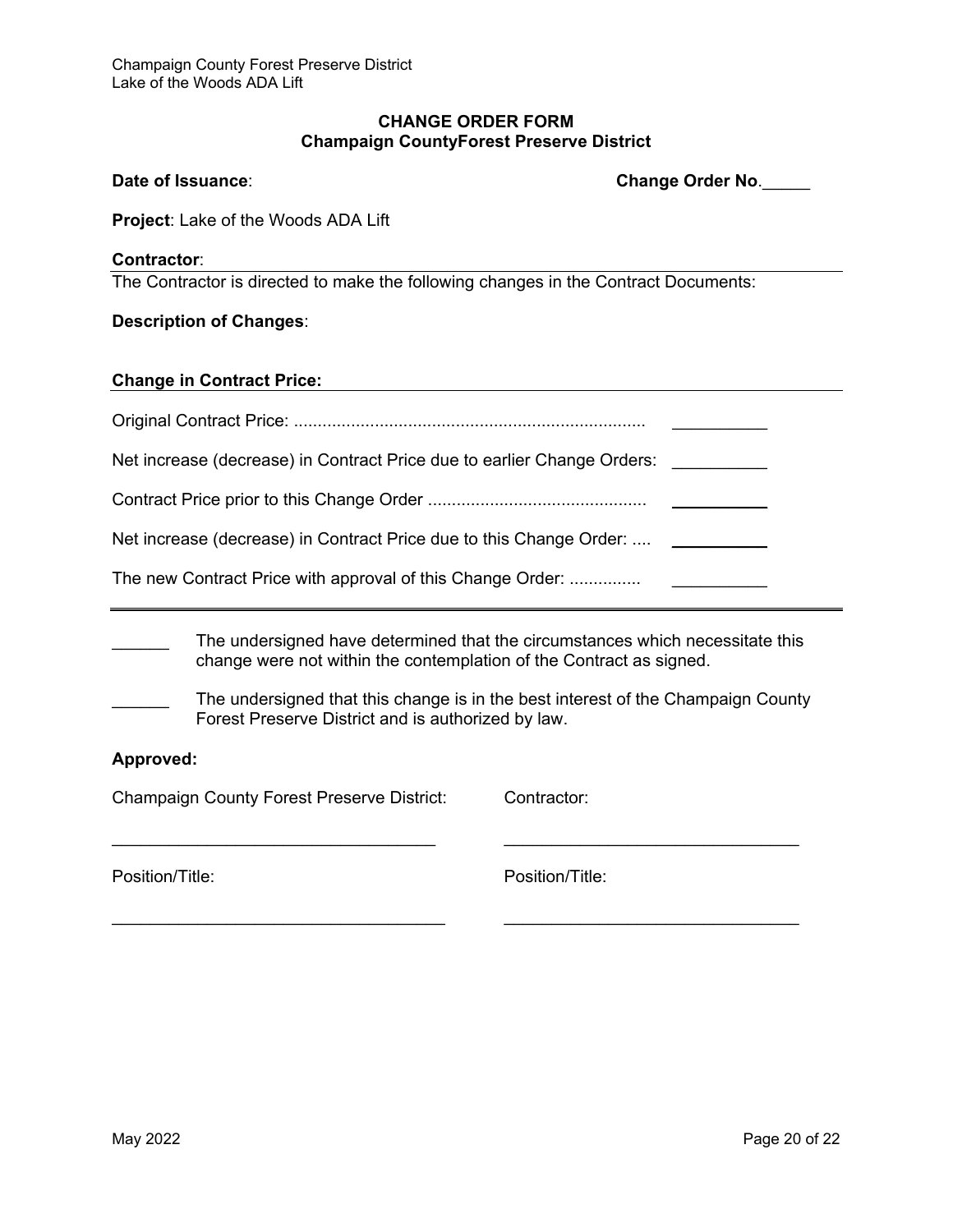#### **Attachment 1: Specifications**

**Work Definition:** Furnish all labor and materials to install an ADA Lift at the Headquarters building in Lake of the Woods Forest Preserve.

**Permitting and Inspections:** Contractor to submit and secure State Fire Marshal Permit and coordinate inspection tests.

**Qualifications:** Bidding shall be open to all qualified contractors who have completed at least ten (10) similar applications and have been in service a minimum of three (3) years. References may be requested. Contractor must posses a Limited Elevator Mechanic License.

**Compliance:** Lift shall comply with Section 410 of the 2018 Illinois Accessibility Code and the American Society of Mechanical Engineers Safety Standard for Platform Lifts and Stairway Chairlifts A18.1 (ASME A18.1).

**ADA Lift:** Contractor to provide and install commercial code compliant vertical platform lift, Savaria V-1504 or approved equal. Two (2) level access. Hydraulic drive. 705lb weight capacity. 36"x54" platform with straight through entry/exit. Standard powder coat finish.

**Doors:** Provide and install one 36"x80" steel flush mount fire-rated door and frame with built in interlock, vision panel, and ADA handle for the upper landing. Also provide one steel flush mount fire rated door and frame with built in auto door operator and interlock, vision panel, and ADA handle for lower landing.

**Ramp:** Provide and install one fixed ramp at lower landing door.

**Emergency Phone**: Provide and install one standard telephone with plug for land line. Service line to be provided by Owner.

**Controls:** Provide and install flush mount remote call/send controls for upper and lower landings.

**Framing:** Owner shall frame in proposed walls. Contractor and Owner to coordinate prior to start of work to verify dimensions.

**Electrical:** Rough in service to be provided by Owner. Contractor to cooridnate with Owner on precise location of power supply.

**Battery:** Provide and install one battery backup, 24 volts.

**Work Schedule:** Coordinate scheduling of work with Owner.

**Building Access:** Contractor may access basement via exterior doors as shown on L1. Contractor to refrain from driving or parking near exterior access doors during wet conditions.

**Substitutions:** The District encourages the submittal of other approved equal materials as approved in writing by the District. Please state clearly in the bid submittal as to how materials and/or design varies from the specifications.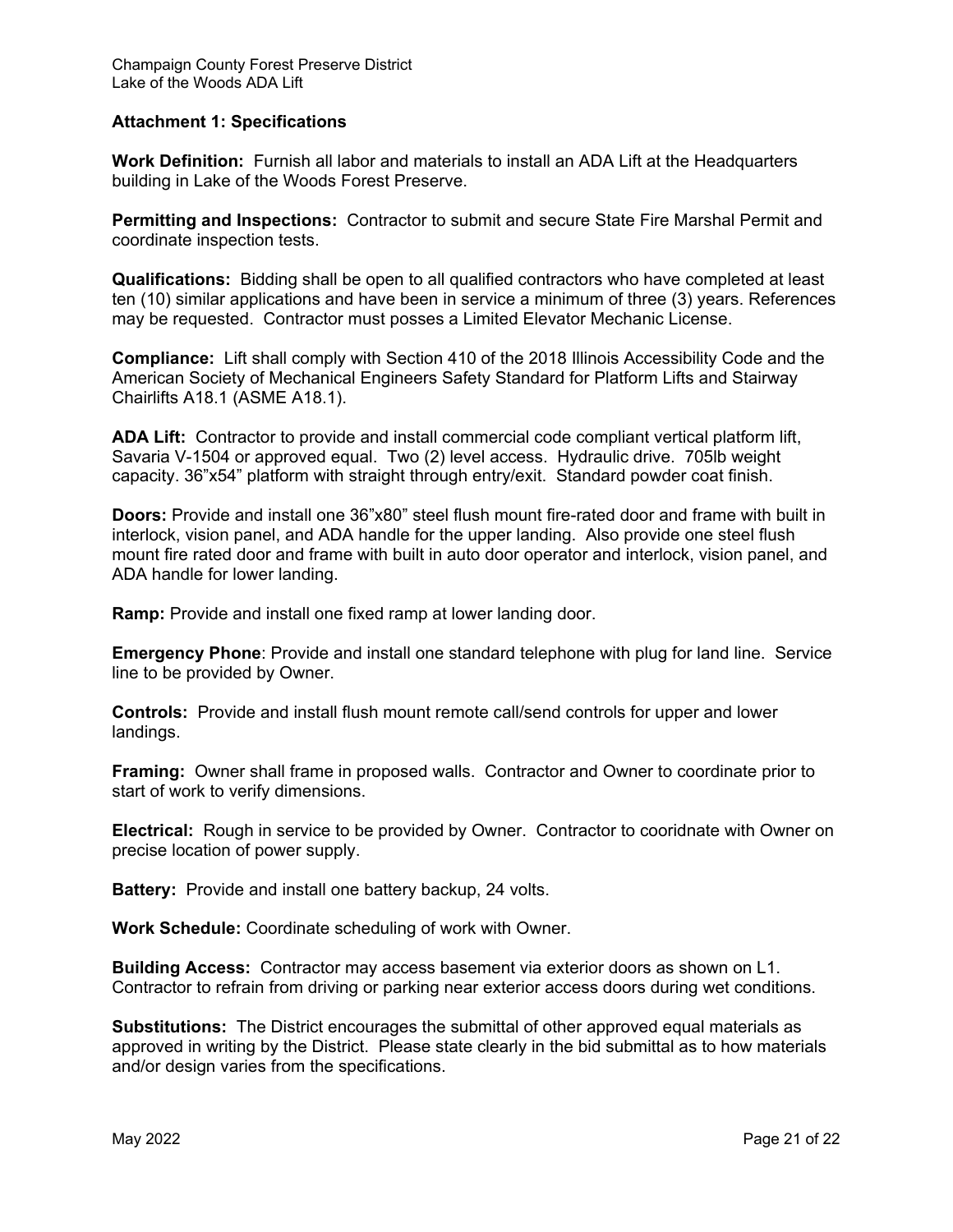**Site Safety**: Contractor to submit company site safety plan for review and approval. It is the responsibility of the contractor to verify location of utilities before start of work and to contact JULIE prior to any excavation. Contractor to exhibit heightened security and safety practices. Owner will assist in trail closure through signage and media announcements, but it is the Contractor's responsibility to prevent public access during work.

**Site Inspection**: It is the responsibility of the bidder to inspect the locations prior to submitting a bid. No variance in price or conditions shall be permitted based upon a claim of ignorance. Submission of bid shall beconsidered evidence that the Bidder has familiarized himself/herself with the nature and extent of the work, equipment, materials and labor required. Provided measurements and quantities are approximations.

**Submittals:** Contractor to supply all product information in writing for approval before ordering materials. Contractor to submit shop drawing for approval prior to start of work. Contractor to supply copy of permit prior to start of work.

**Site Protection:** Site is located within a public preserve. Contractor to take extra care in keeping a clean and safe job site. Contractor to repair or replace any existing amenities damaged by construction activities at no cost to Owner. Contractor to limit activity outside of limit of work to minimize soil compaction.

**Substance Abuse Prevention:** Prior to start of work, Contractor to submit plan for substance abuse prevention which meets or exceeds the requirements of the Substance Abuse Prevention on Public Works Projects Act.

**Guarantee:** The work covered in the site specifications shall be guaranteed for a period of one (1) year from the date of final acceptance for workmanship and three (3) years for parts and equipment.

**End of Attachment #1.**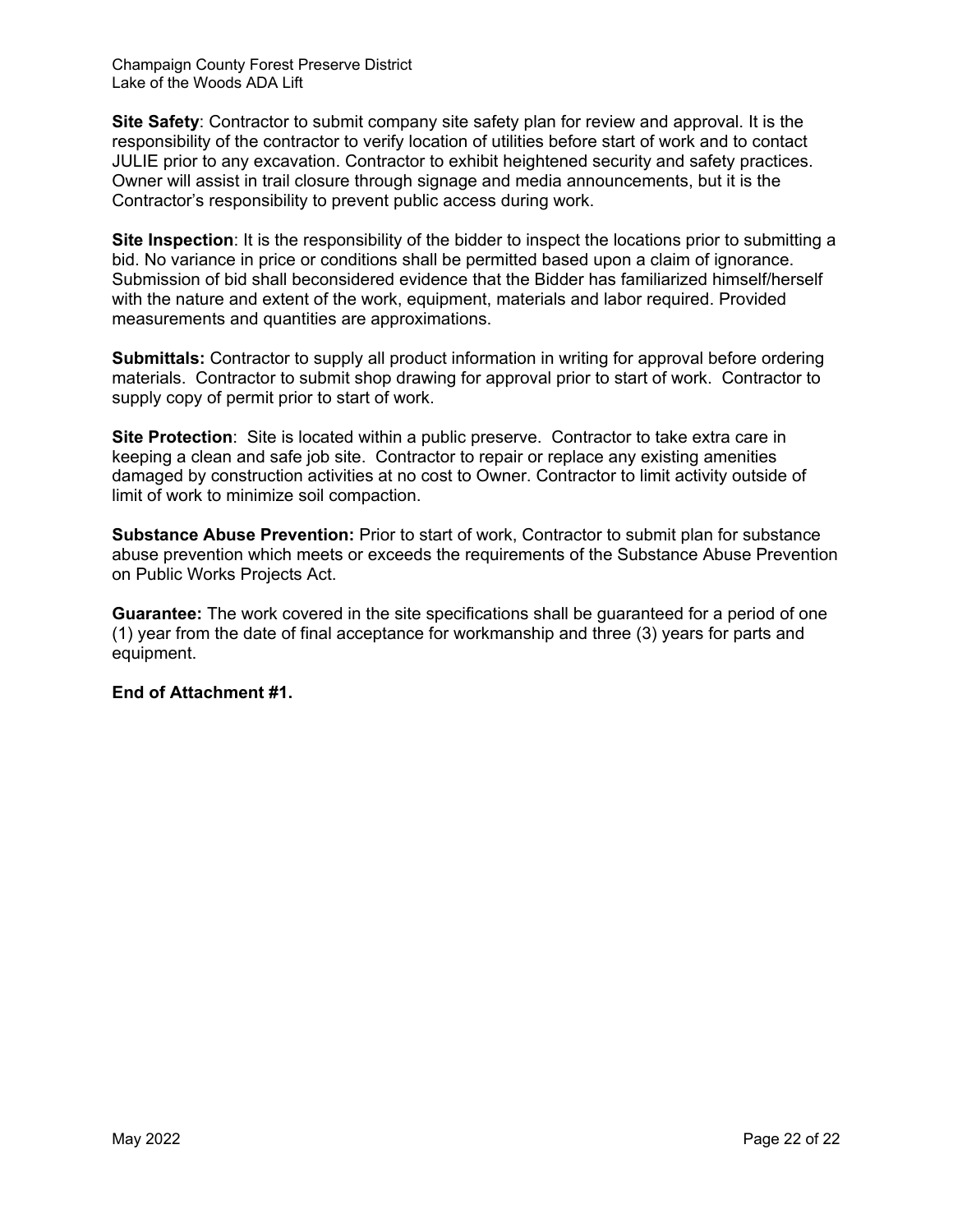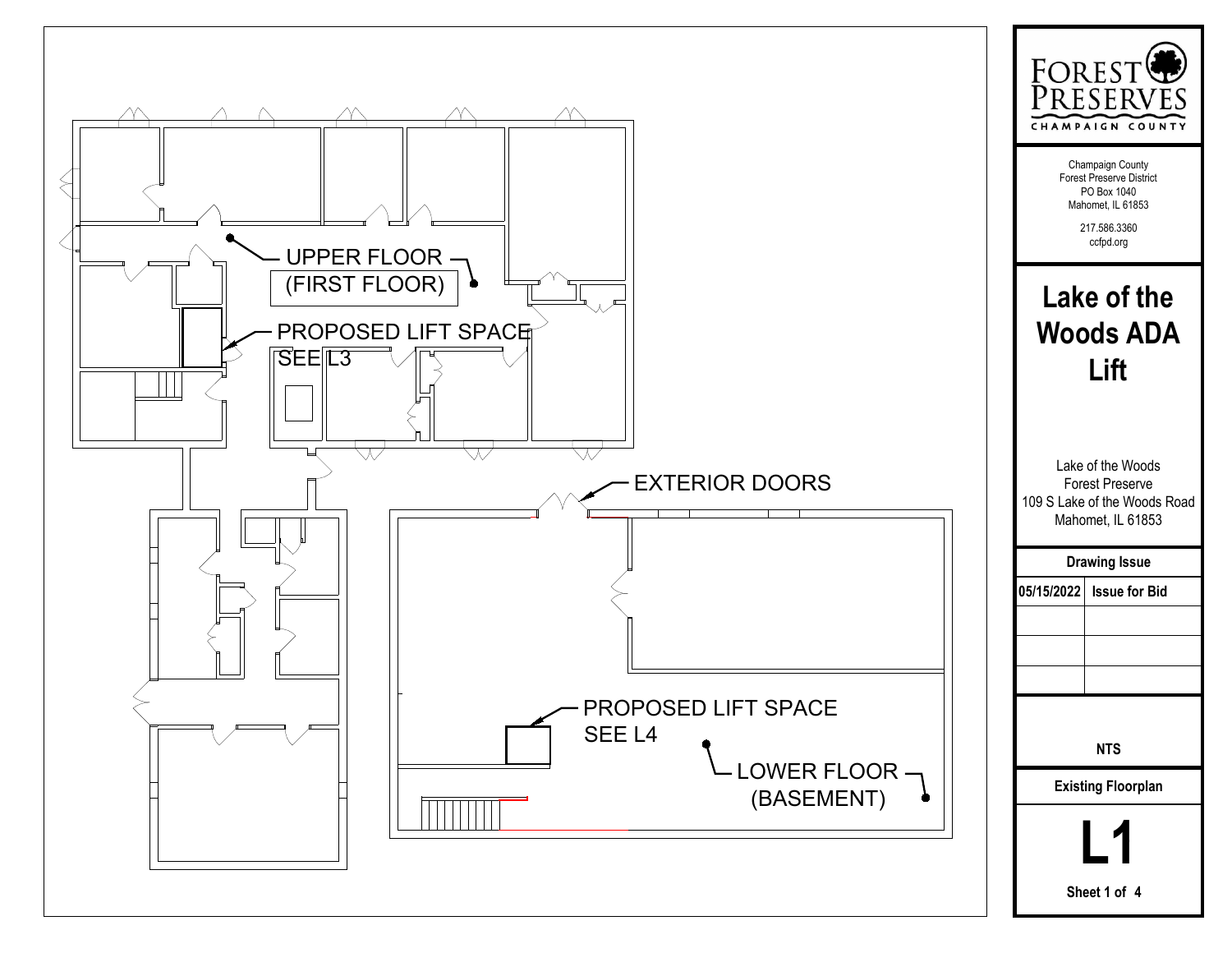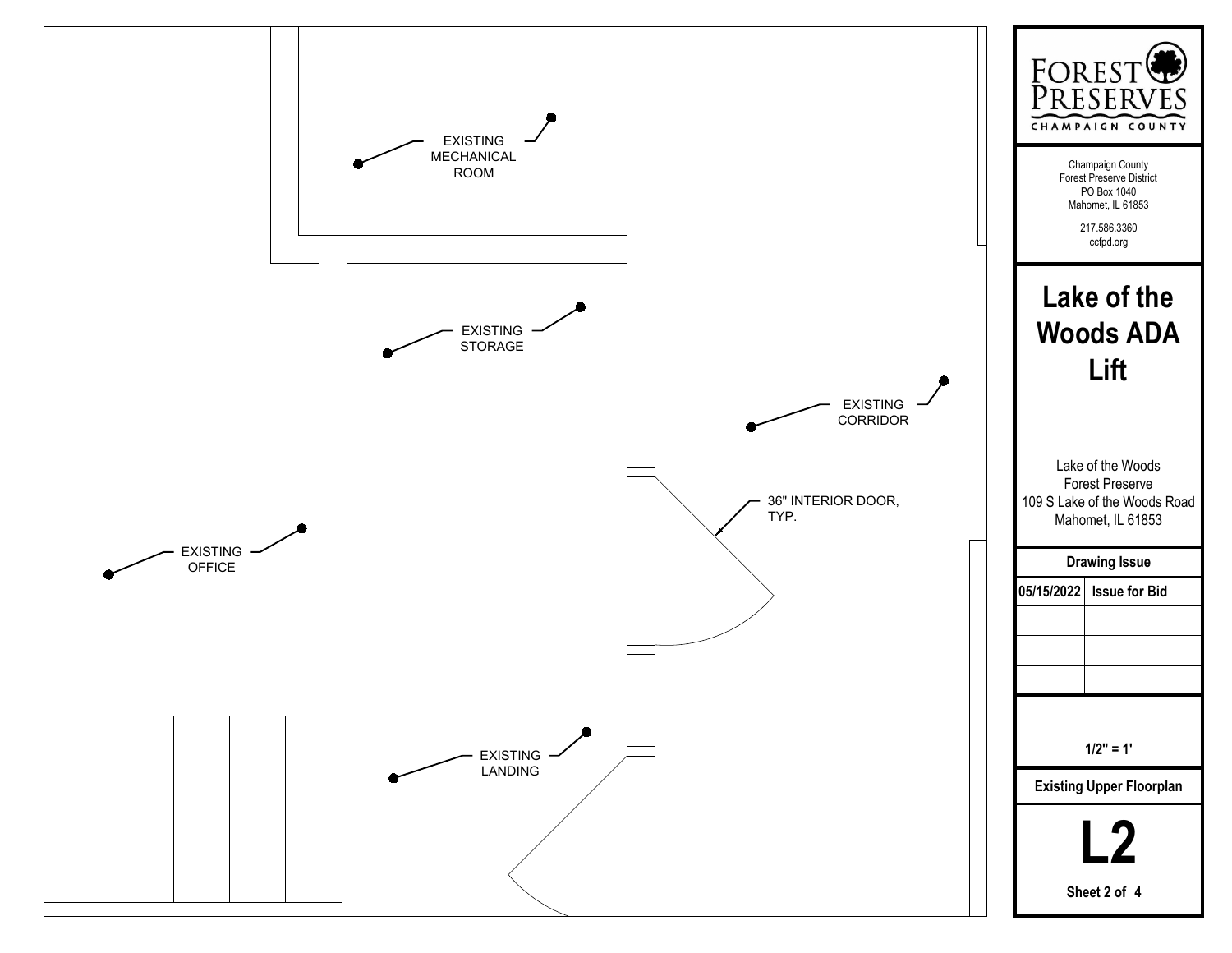